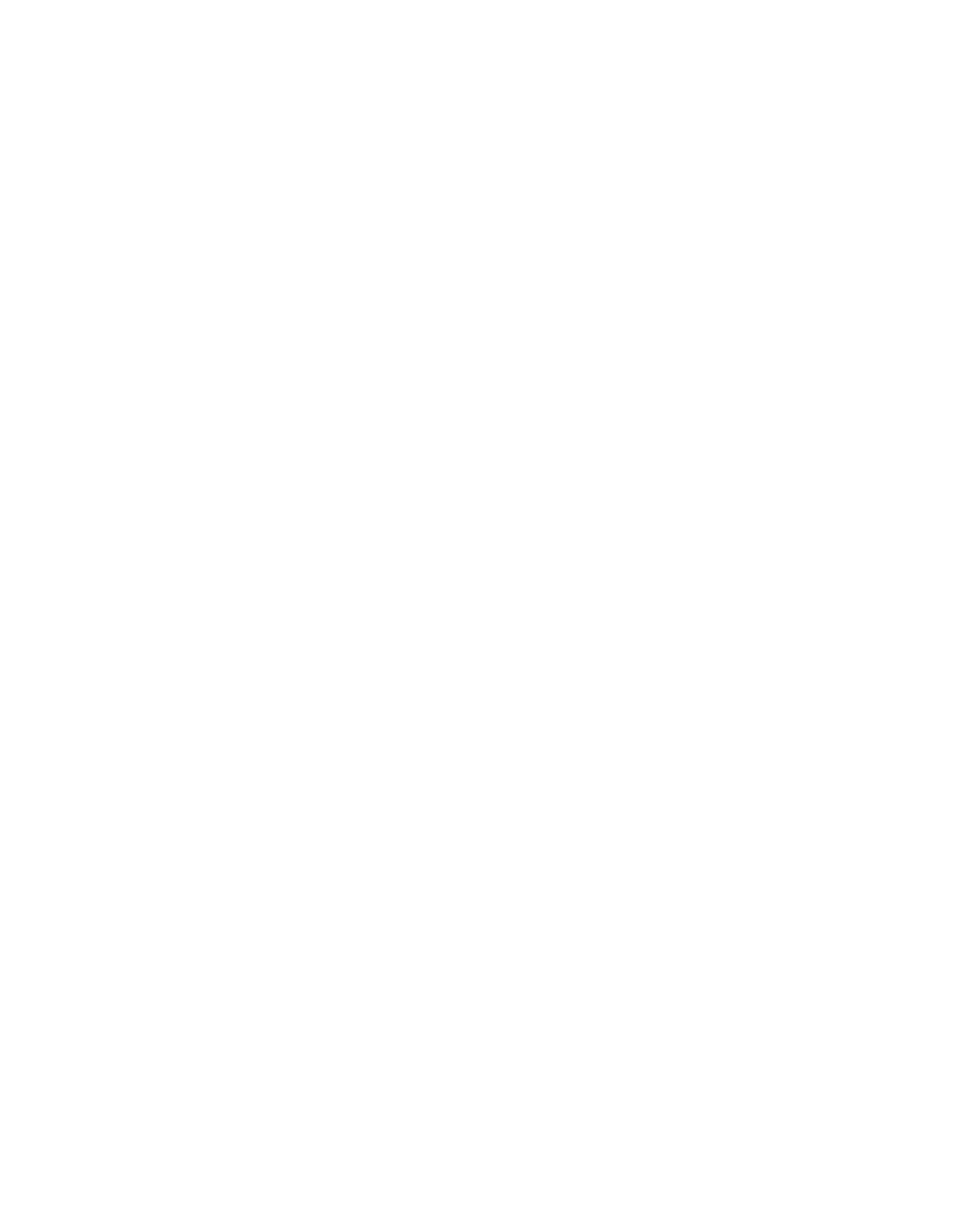# **Chapter 6: It's the Law!**

## **Pam and Liane Expand Their Operation**

*Pam and Liane prepare the preserves and pickles sold at the year round urban market in a community hall that is about 25 kilometers (15 miles) from their farm. They use the hall because it has a food establishment permit from the regional health authority. This allows Pam and Liane to sell their products anywhere in Alberta.*

*However, it is expensive and time consuming to haul their ingredients and supplies to the hall and transport the finished products home for storing. As demand for their processed products increases, they realize they can afford to build a small processing facility on the farm. They develop a basic design and start working with their public health inspector. Pam and Liane discover that having their own permitted facility allows them to increase their production so they can sell pickles and preserves at all their Alberta markets.*





### **Heidi's Labelling Improves Her Marketing Advantage**

*In talking to the public health inspector, Heidi learns that she can supply pies to the teahouse only from a permitted facility. She wonders whether she should build her own facility or produce her pies at the local community hall that is already permitted by the local regional health authority. She analyzes her situation to determine the best scenario for her business while complying with the law.*

*The public health inspector suggests there may be federal rules that she needs to be aware of as her business expands. Heidi checks out the Canadian Food Inspection Agency website and discovers that there are rules about labelling and packaging. Heidi calls a provincial marketing specialist for help and learns that following the labelling rules gives her a marketing advantage. Even better, the labels can be printed easily on her computer.*

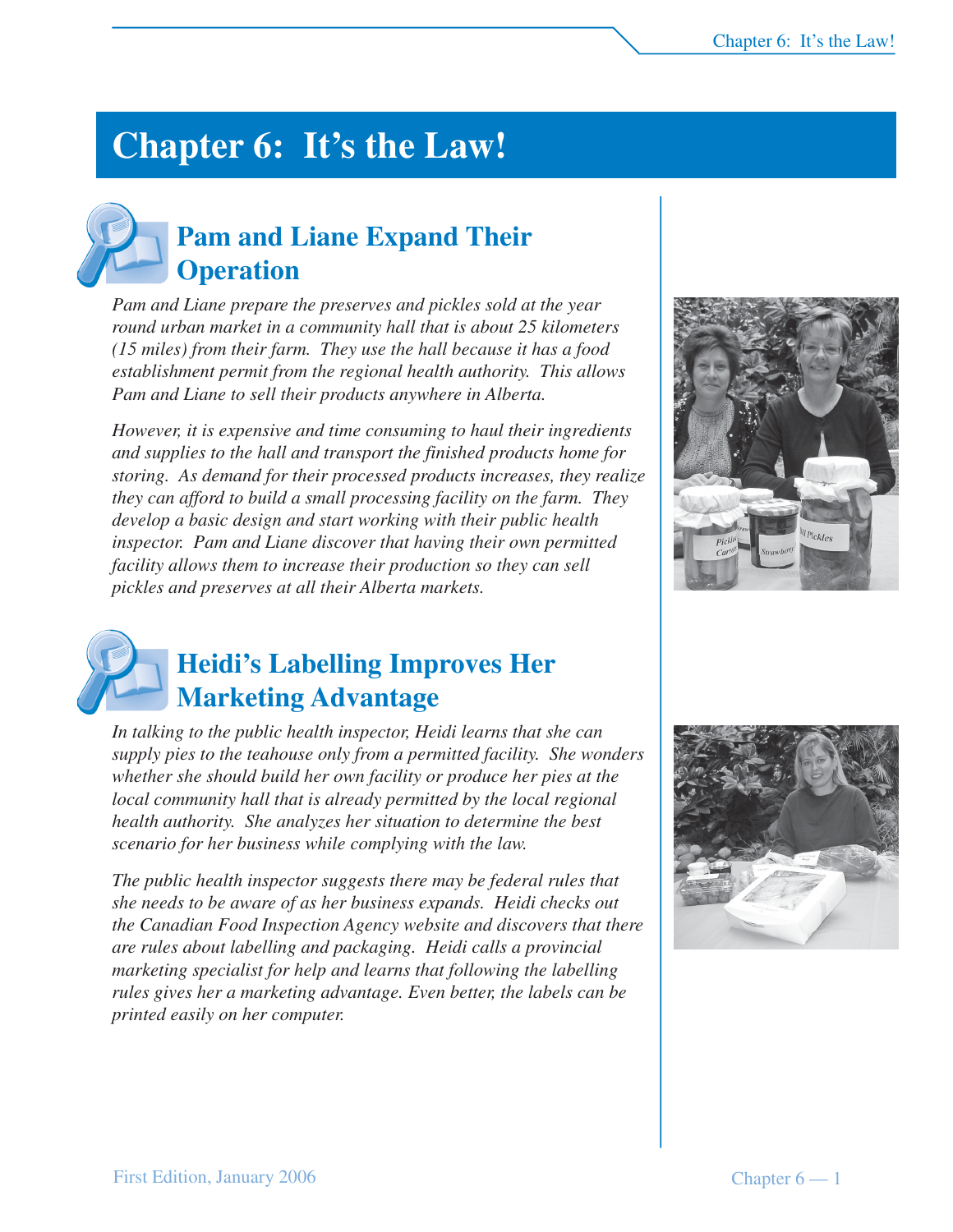*Research and follow* **all** *the regulations that pertain to your farmers' market or farm direct business from production through processing and marketing. This resource discusses only those that pertain to food safety when farm direct marketing. Consult with the public health inspector at the regional health authority before starting any business that involves food.*

## **Legislation and Related Regulations**

There are numerous regulations and requirements that you must follow to sell food products directly to consumers through Alberta Approved Farmers' Markets, direct to restaurants or through other farm direct marketing channels. This resource discusses only those regulations pertaining to food safety. It is up to you to research and follow **all** the regulations that pertain to your business.

Speak to the public health inspector at the regional health authority before starting any business that involves food. Producers and processors should be aware that laws, regulations, codes and standards are treated very seriously; failure to comply can result in serious fines and imprisonment.

#### **Government Roles**

Government agencies have specific roles with regard to food safety:

- Health Canada establishes standards for the safety and nutritional quality of foods sold in Canada
- The Canadian Food Inspection Agency (CFIA) enforces those standards by being the agency responsible for all federal inspection services related to food, animal health and plant protection
- The Government of Alberta establishes provincial statutes that complement the federal legislation and ensure food safety for products under provincial jurisdiction
- Inspectors from the regional health authorities and Alberta Agriculture, Food and Rural Development (AAFRD) enforce this legislation

Knowing which federal and provincial legislation applies to your farm direct marketing operation or Alberta Approved Farmers' Market is crucial. Inspectors from the CFIA and regional health authorities have an educational as well as an enforcement role. They will help you understand and comply with the legislation, ensuring a safe food supply for all consumers.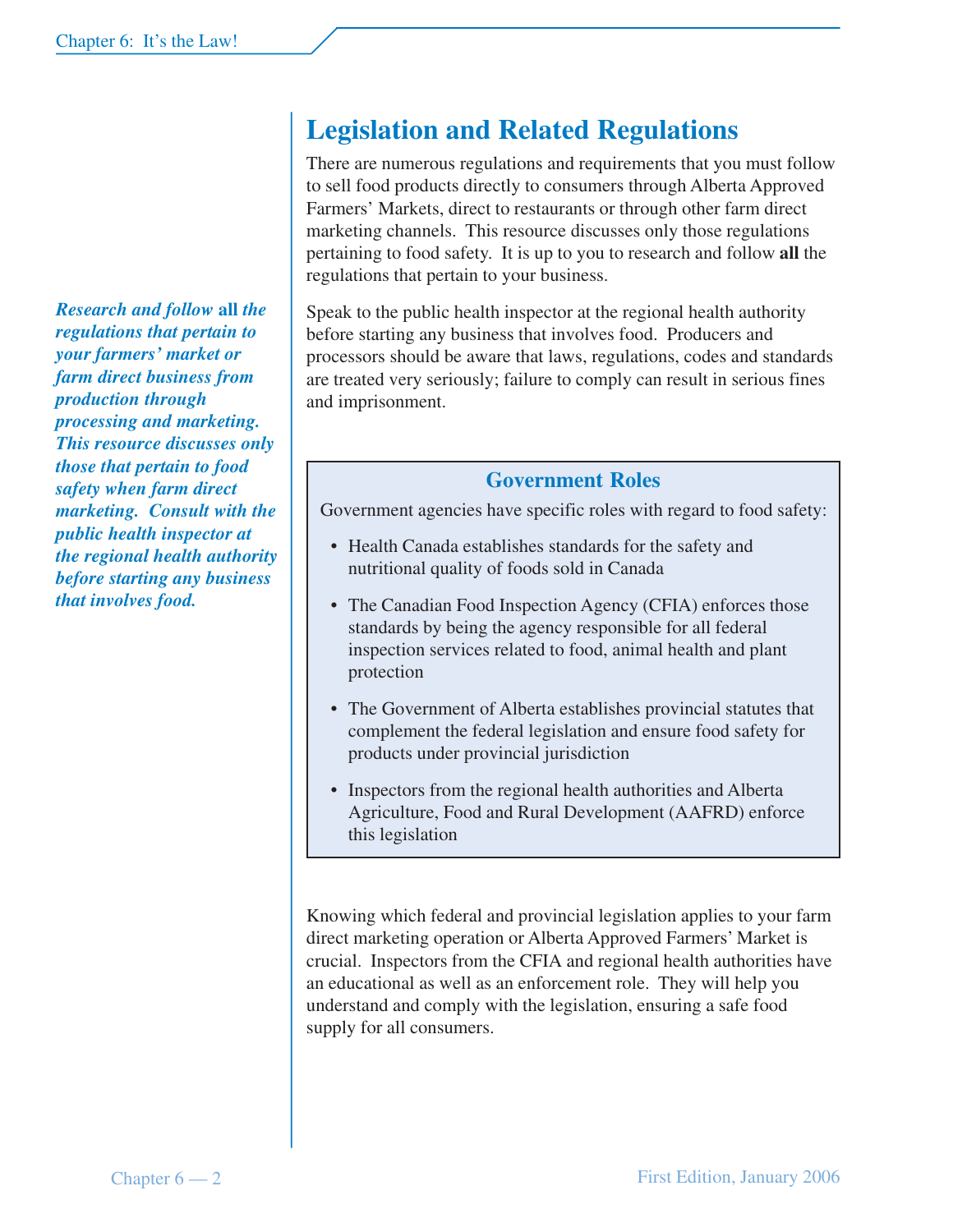## **Relationship Building**

It is important to build working relationships with the CFIA and public health inspectors who will be inspecting and approving your facilities and/or products. As you develop your product, contact the appropriate inspectors for advice on the regulations you need to meet for your business and vehicles, as well as at the Alberta Approved Farmers' Market(s) or other farm direct marketing venues at which you are planning to sell. If you are selling in a region other than the one in which you produce, you will probably need to develop a relationship with those inspectors as well. Be aware that each regional health authority can establish standards in addition to those set out in the Food and Food Establishments Regulation.

This resource will help you determine who to contact for assistance. Introduce yourself to the federal and provincial inspectors. Inspectors can help you comply with the law and are a valuable business resource.

### **Farm Direct Marketer Responsibilities**

As a farm direct marketer, you need to know:

- Federal legislation and applicable regulations that apply to your business
- Provincial legislation and applicable regulations that apply to your business
- Different legislation that sometimes applies to each marketing channel (i.e., Alberta Approved Farmers' Market, farm gate, restaurant, etc.), even when the product is the same
- Different legislation that sometimes applies to each selling point (health regions, province, out of province), even when the product is the same



Now is the time to start developing your food safety plan. You can use a binder with dividers or whatever system works best for you. Create a section for Legislation and Regulations. Make a list of all the regulations that apply to your business and update annually. Use this list as a checklist when training staff.

*The CFIA staff provides a free consultation service including advice, interpretation and direction on how the federal legislation impacts your farm direct operation or Alberta Approved Farmers' Market. Contact the CFIA at (780) 495-3333 (Edmonton) or (403) 292-4650 (Calgary).*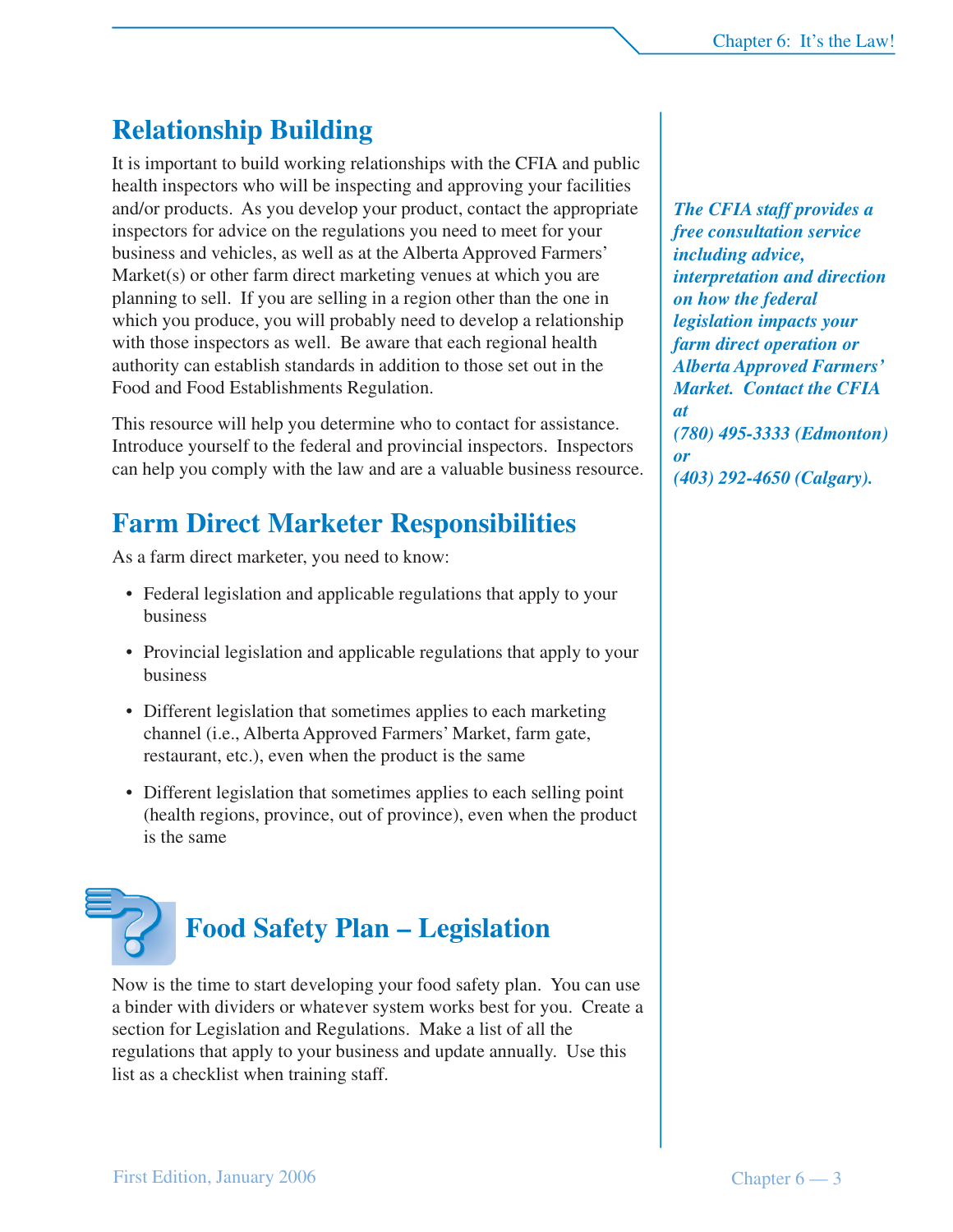## **Staff Training**

All staff should be aware that your business must meet certain legislative requirements. Staff working in critical roles must be trained to ensure that your operation complies with the law.



Think about how you can remind staff about the pertinent rules and regulations (for example, regular reminders at staff meetings or posting on a bulletin board).

\_\_\_\_\_\_\_\_\_\_\_\_\_\_\_\_\_\_\_\_\_\_\_\_\_\_\_\_\_\_\_\_\_\_\_\_\_\_\_\_\_\_\_\_\_\_\_\_\_\_\_\_\_\_\_\_

\_\_\_\_\_\_\_\_\_\_\_\_\_\_\_\_\_\_\_\_\_\_\_\_\_\_\_\_\_\_\_\_\_\_\_\_\_\_\_\_\_\_\_\_\_\_\_\_\_\_\_\_\_\_\_\_

\_\_\_\_\_\_\_\_\_\_\_\_\_\_\_\_\_\_\_\_\_\_\_\_\_\_\_\_\_\_\_\_\_\_\_\_\_\_\_\_\_\_\_\_\_\_\_\_\_\_\_\_\_\_\_\_

\_\_\_\_\_\_\_\_\_\_\_\_\_\_\_\_\_\_\_\_\_\_\_\_\_\_\_\_\_\_\_\_\_\_\_\_\_\_\_\_\_\_\_\_\_\_\_\_\_\_\_\_\_\_\_\_

\_\_\_\_\_\_\_\_\_\_\_\_\_\_\_\_\_\_\_\_\_\_\_\_\_\_\_\_\_\_\_\_\_\_\_\_\_\_\_\_\_\_\_\_\_\_\_\_\_\_\_\_\_\_\_\_

\_\_\_\_\_\_\_\_\_\_\_\_\_\_\_\_\_\_\_\_\_\_\_\_\_\_\_\_\_\_\_\_\_\_\_\_\_\_\_\_\_\_\_\_\_\_\_\_\_\_\_\_\_\_\_\_

\_\_\_\_\_\_\_\_\_\_\_\_\_\_\_\_\_\_\_\_\_\_\_\_\_\_\_\_\_\_\_\_\_\_\_\_\_\_\_\_\_\_\_\_\_\_\_\_\_\_\_\_\_\_\_\_

*Managers of farmers' markets need to ensure that the market and vendors comply with federal and provincial legislation.*

### **Market Manager Responsibilities**

As an Alberta Approved Farmers' Market manager you are responsible for ensuring that all vendors are complying with the appropriate legislation at all times. To meet your responsibility:

- Know all the federal and provincial legislation that applies to the products being sold in your market
- Develop operational guidelines that incorporate the regulations associated with the different pieces of legislation. Ensure all vendors know the guidelines. Personally inspect vendors' tables, etc. to ensure compliance
- Work closely with your public health inspector to ensure that the requirements of the *Public Health Act* and the Food and Food Establishments Regulation are met regarding the sale of food at an Alberta Approved Farmers' Market
- Ensure that a food establishment permit is obtained for the market every year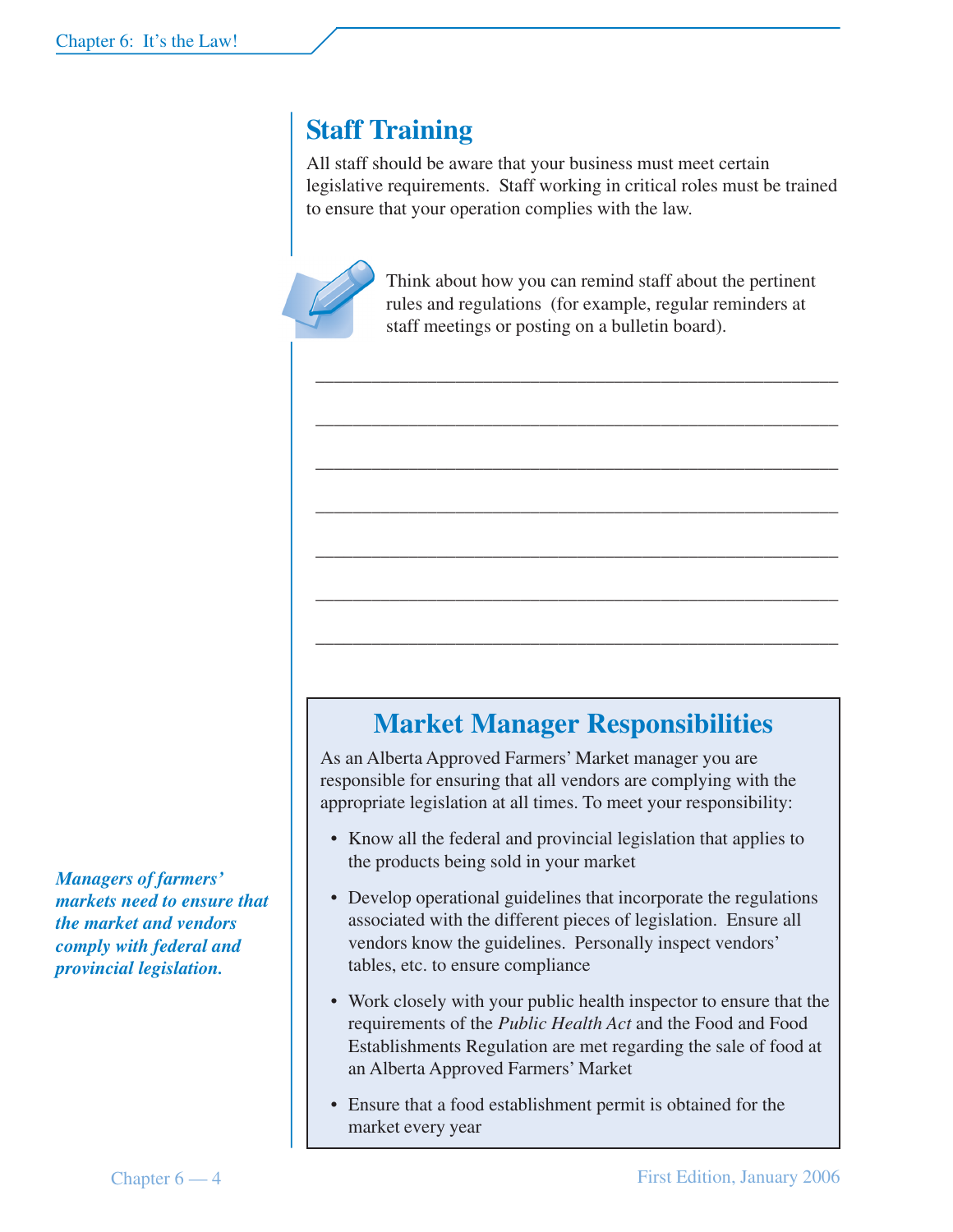## **Food Safety Process Control Systems**

Consumers are looking for assurances that their food is being produced in a safe manner. In response to this consumer demand, industry and governments are working together to develop process control systems that address food safety. These systems are based on the principles of Hazard Analysis Critical Control Point. Food safety process control systems focus on preventing hazards rather than detecting problems during inspection of the end products.

There are three major programs that can help you provide consumers the assurance they are seeking.

#### **On-Farm Food Safety (OFFS) Programs**

OFFS programs help create a proper operational environment for food safety through the implementation of Good Production Practices (GPPs) on the farm. These types of practices can be applied to any type of agricultural production operation. The keys are:

- A thorough knowledge of the hazards and risks on the farm
- A good understanding of the GPPs recommended for the commodity and type of farming operation
- An effective written plan for the individual farm

Commodity associations are in varying stages of developing new codes of practice and programs for OFFS. These national standards programs are voluntary and are being managed by producer groups.



For information on OFFS programs, visit www1.agric.gov.ab.ca/\$department/deptdocs.nsf/all/ afs4361?OpenDocument or contact the provincial commodity association for information on the OFFS program for the specific commodity.

### **Hazard Analysis Critical Control Point (HACCP)**

The HACCP system is a proactive program that is internationally recognized as an effective approach to food safety in processing facilities. HACCP requires an assessment of what food safety problems can occur at any stage of the process. Control measures are then identified to prevent, reduce or eliminate these hazards to an appropriate level to avoid adverse human health consequences. While HACCP is still voluntary, many companies are choosing to develop and implement a HACCP program. Implementing such a program shows due diligence in product manufacturing, meets consumer demands and gains access to markets with HACCP requirements.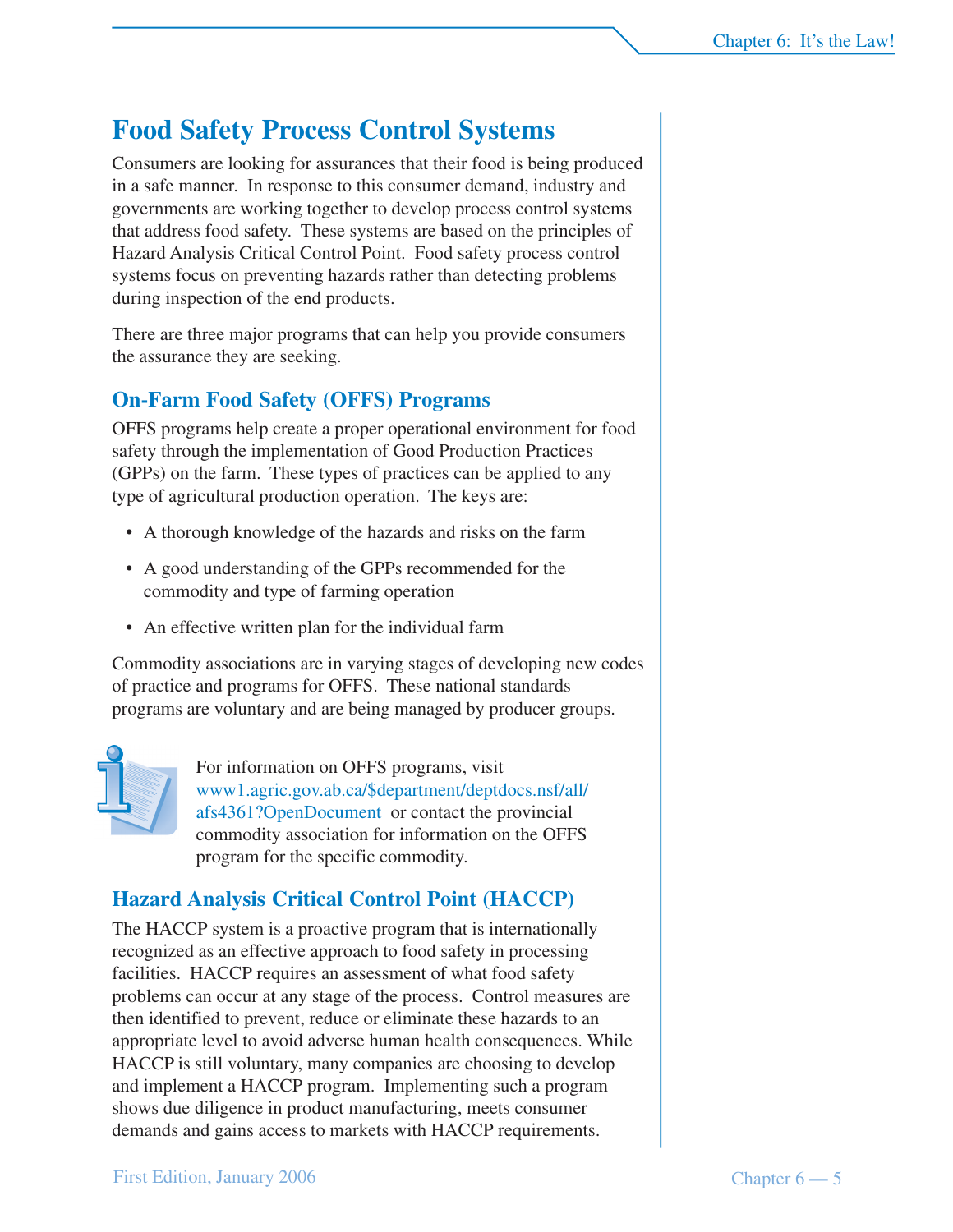*Currently, the OFFS program and HACCP are voluntary. FSEP is mandatory for federally registered meat and poultry establishments. It is voluntary for the remaining federal establishments but the CFIA is moving towards mandatory implementation for all federally registered facilities.*

*The* **Food and Drugs Act** *applies to all food, drugs and cosmetics sold in Canada and is paramount over all other food-related legislation.*

### **Food Safety Enhancement Program (FSEP)**

FSEP is the Canadian Food Inspection Agency's approach to encourage and support the development, implementation and maintenance of HACCP systems in all federally registered establishments of the meat, dairy, honey, maple syrup, processed fruit and vegetable, shell egg, processed egg and poultry hatchery sectors. The core of FSEP is the internationally recognized General Principles of Food Hygiene which consists of prerequisite programs and HACCP.

### **Federal Legislation**

Four pieces of legislation apply to food products:

- *Food and Drugs Act*
- *Canada Agricultural Products Act*
- *Consumer Packaging and Labelling Act*
- *Fish Inspection Act*

### *Food and Drugs Act*

The *Food and Drugs Act* is the primary legislation that applies to all food, drugs and cosmetics sold in Canada (imported or domestic). It is paramount over all other food-related legislation, both federal and provincial. This legislation describes provisions related to product composition, minimum health, safety and facility standards as well as provisions preventing fraud or deception in the labelling, composition, packaging, treatment, processing, sale and advertising of food. The CFIA Food Safety and Fair Label Practices Program enforces the act.

The *Food and Drugs Act* defines the following:

**Food** – "any article manufactured, sold or represented for use as food or drink for human beings, chewing gum, and any ingredient that may be mixed with food for any purpose whatsoever."

\_\_\_\_\_\_\_\_\_\_\_\_\_\_\_\_\_\_\_\_\_\_\_\_\_\_\_\_\_\_\_\_\_\_\_\_\_\_\_\_\_\_\_\_\_\_\_\_\_\_\_\_\_\_\_\_

Label – "any legend, word or mark attached to, included in, belonging to or accompanying any food, drug, cosmetic, device, or package."

**Package** – "any thing in which any food, drug, cosmetic or device is wholly or partly contained, placed or packed."

**Sell** – "offer for sale, expose for sale, have in possession for sale and distribute, whether or not the distribution is made for consideration."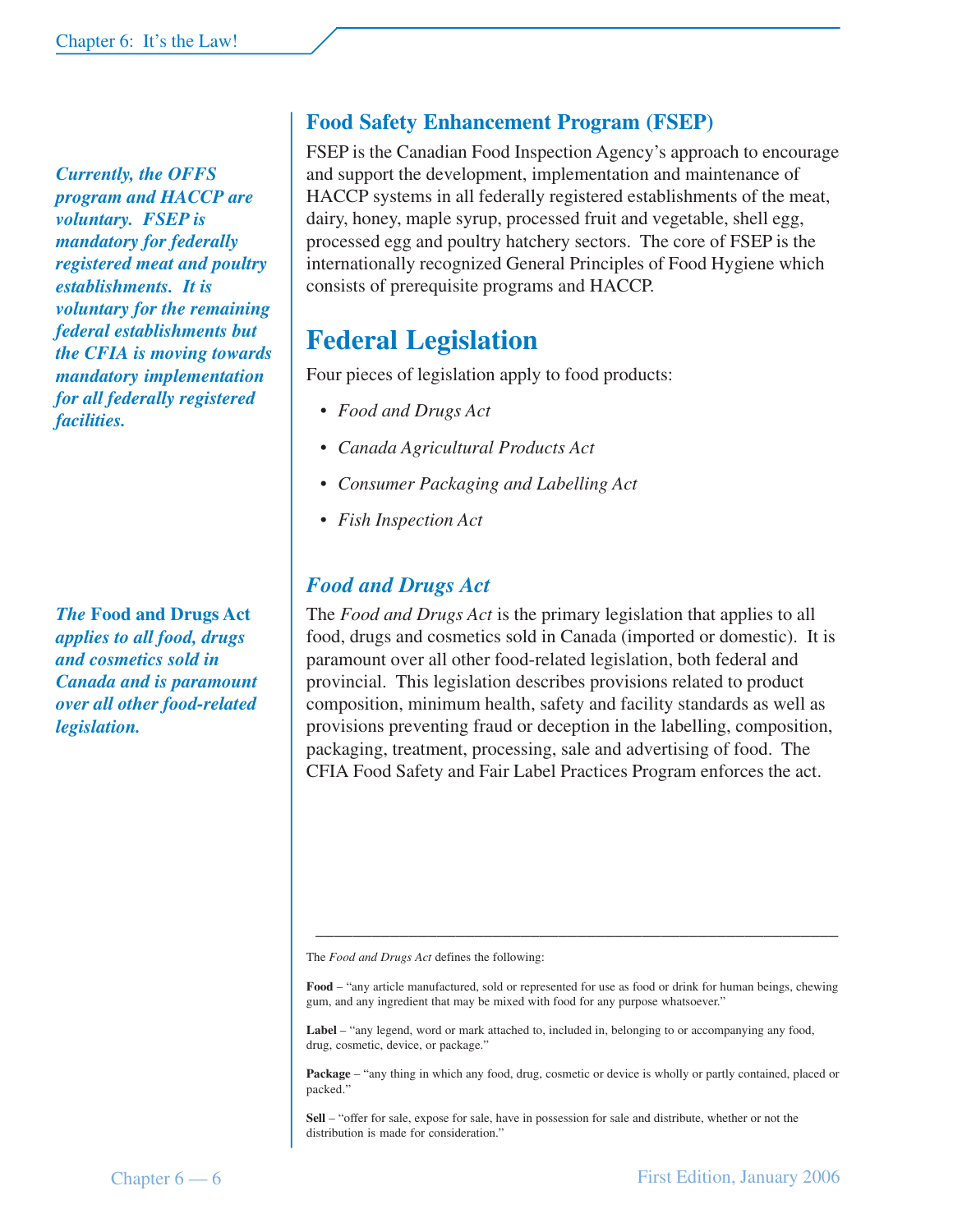Part I of the *Food and Drugs Act* deals specifically with food, drugs, cosmetics and devices. The following are the sections of the *Food and Drugs Act* pertaining to food. Note that these are not the only sections of the act and corresponding regulations that might impact your business.

- *4. No person shall sell an article of food that*
	- *(a) has in or on it any poisonous or harmful substance;*
	- *(b) is unfit for human consumption;*
	- *(c) consists in whole or in part of any filthy, putrid, disgusting, rotten, decomposed or diseased animal or vegetable substance;*
	- *(d) is adulterated; or*
	- *(e) was manufactured, prepared, preserved, packaged or stored under unsanitary conditions.*
- *5. (1) No person shall label, package, treat, process, sell or advertise any food in a manner that is false, misleading or deceptive or is likely to create an erroneous impression regarding its character, value, quantity, composition, merit or safety.*
	- *(2) An article of food that is not labelled or packaged as required by, or is labelled or packaged contrary to, the regulations shall be deemed to be labelled or packaged contrary to subsection (1).*
- *6. (1) Where a standard for a food has been prescribed, no person shall*
	- *(a) import into Canada,*
	- *(b) send, convey or receive for conveyance from one province to another, or*
	- *(c) have in possession for the purpose of sending or conveying from one province to another any article that is intended for sale and that is likely to be mistaken for that food unless the article complies with the prescribed standard.*
	- *(2) Paragraphs (1)(b) and (c) do not apply to an operator of a conveyance that is used to carry an article or to a carrier of an article whose sole concern, in respect of the article, is the conveyance of the article unless the operator or carrier could, with reasonable diligence, have ascertained that the conveying or receiving for conveyance of the article or the possession of the article for the purpose of conveyance would be in contravention of subsection (1).*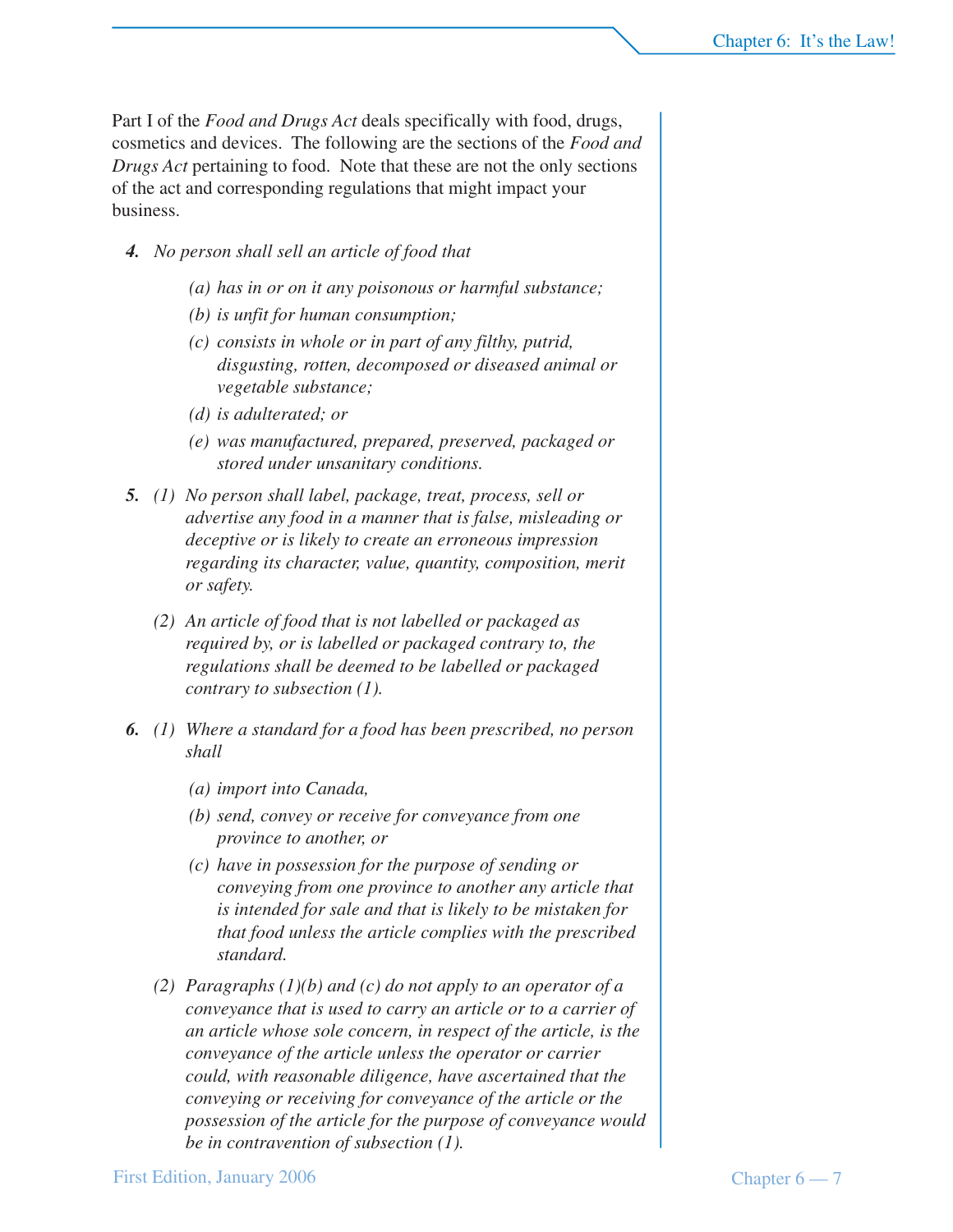*The Food and Drug Regulations of the* **Food and Drugs Act** *ensure the provisions of the act are put into effect.*

*The* **Canada Agricultural Products Act** *regulates the marketing of agricultural products for import, export and interprovincial trade.*

- *(3) Where a standard for a food has been prescribed, no person shall label, package, sell or advertise any article that*
	- *(a) has been imported into Canada,*
	- *(b) has been sent or conveyed from one province to another, or*
	- *(c) is intended to be sent or conveyed from one province to another in such a manner that it is likely to be mistaken for that food unless the article complies with the prescribed standard.*
- *6.1 (1) The Governor in Council may, by regulation, identify a standard prescribed for a food, or any portion of the standard, as being necessary to prevent injury to the health of the consumer or purchaser of the food.*
	- *(2) Where a standard or any portion of a standard prescribed for a food is identified by the Governor in Council pursuant to subsection (1), no person shall label, package, sell or advertise any article in such a manner that it is likely to be mistaken for that food unless the article complies with the standard or portion of a standard so identified.*
- *7. No person shall manufacture, prepare, preserve, package or store for sale any food under unsanitary conditions.*

If you are creating or selling cosmetics, you must be in compliance with the Cosmetics sections of the *Food and Drugs Act* and the Food and Drug Regulations. The regulations prescribe the standards of composition, strength, potency, purity, quality or other properties pertinent to the referred product.

### *Canada Agricultural Products Act*

The *Canada Agricultural Products Act* regulates the marketing of agricultural products for import, export and interprovincial trade. It also provides for national standards and grades of agricultural products, their inspection and grading, the registration of establishments and standards governing establishments. This act, along with the *Food and Drugs Act*, defines the standard for selling food outside the province of origin.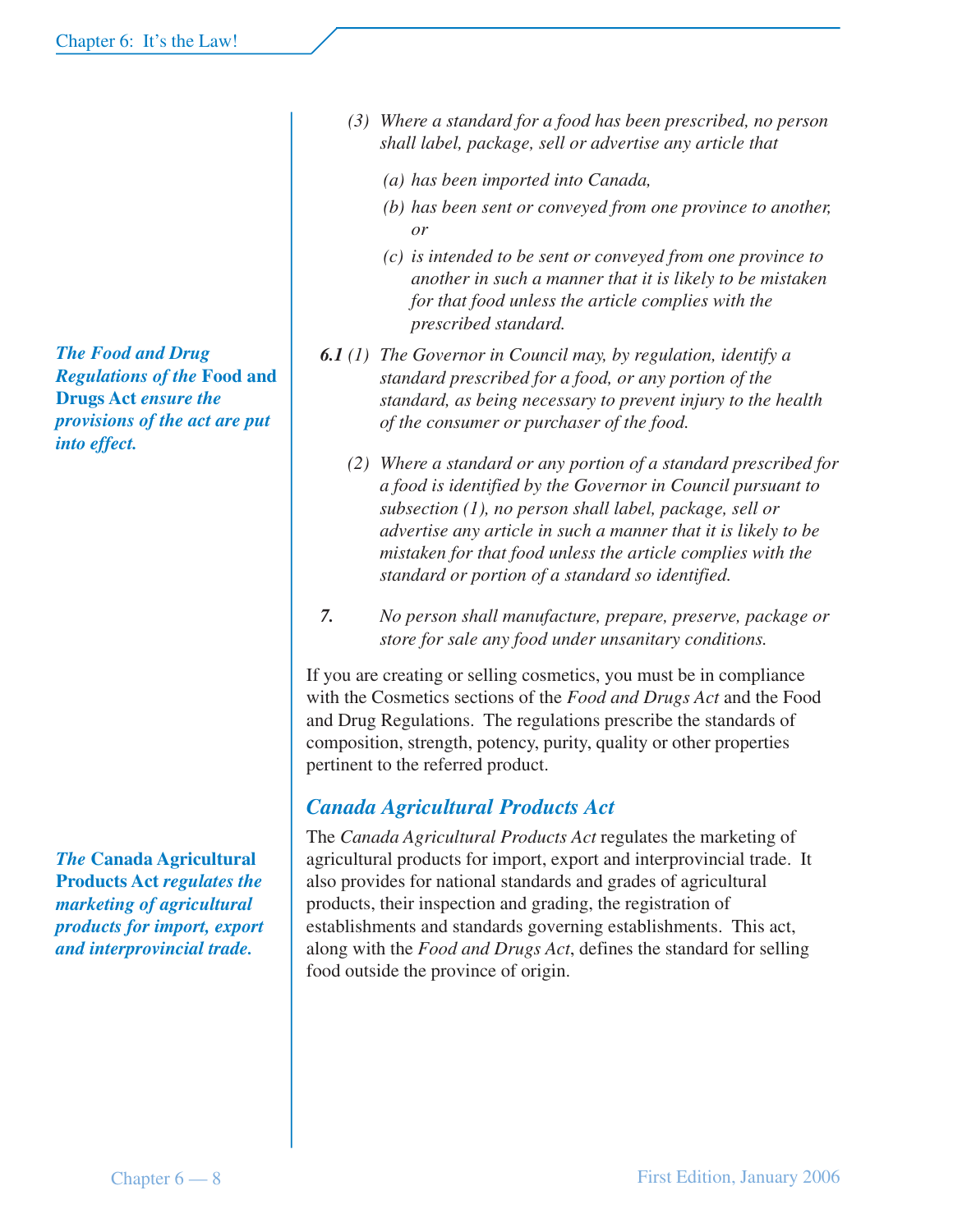If you are selling interprovincially, your food establishment **must** be inspected and approved by the CFIA under the appropriate regulation of the *Canada Agricultural Products Act*:

- Dairy Products Regulations
- Maple Products Regulations
- Egg Regulations
- Fresh Fruit and Vegetable Regulations
- Honey Regulations
- Licensing and Arbitration Regulations
- Processed Egg Regulations
- Livestock and Poultry Carcass Grading Regulations
- Processed Products Regulations



All federal legislation and related regulations can be obtained from the Department of Justice Canada at canada.justice.gc.ca/en/



#### **Determining Appropriate Regulations**

Using the above list, write down the regulations that apply to your business.

\_\_\_\_\_\_\_\_\_\_\_\_\_\_\_\_\_\_\_\_\_\_\_\_\_\_\_\_\_\_\_\_\_\_\_\_\_\_\_\_\_\_\_\_\_\_\_\_\_\_\_\_\_\_\_\_

\_\_\_\_\_\_\_\_\_\_\_\_\_\_\_\_\_\_\_\_\_\_\_\_\_\_\_\_\_\_\_\_\_\_\_\_\_\_\_\_\_\_\_\_\_\_\_\_\_\_\_\_\_\_\_\_

\_\_\_\_\_\_\_\_\_\_\_\_\_\_\_\_\_\_\_\_\_\_\_\_\_\_\_\_\_\_\_\_\_\_\_\_\_\_\_\_\_\_\_\_\_\_\_\_\_\_\_\_\_\_\_\_

\_\_\_\_\_\_\_\_\_\_\_\_\_\_\_\_\_\_\_\_\_\_\_\_\_\_\_\_\_\_\_\_\_\_\_\_\_\_\_\_\_\_\_\_\_\_\_\_\_\_\_\_\_\_\_\_

\_\_\_\_\_\_\_\_\_\_\_\_\_\_\_\_\_\_\_\_\_\_\_\_\_\_\_\_\_\_\_\_\_\_\_\_\_\_\_\_\_\_\_\_\_\_\_\_\_\_\_\_\_\_\_\_

\_\_\_\_\_\_\_\_\_\_\_\_\_\_\_\_\_\_\_\_\_\_\_\_\_\_\_\_\_\_\_\_\_\_\_\_\_\_\_\_\_\_\_\_\_\_\_\_\_\_\_\_\_\_\_\_

\_\_\_\_\_\_\_\_\_\_\_\_\_\_\_\_\_\_\_\_\_\_\_\_\_\_\_\_\_\_\_\_\_\_\_\_\_\_\_\_\_\_\_\_\_\_\_\_\_\_\_\_\_\_\_\_

\_\_\_\_\_\_\_\_\_\_\_\_\_\_\_\_\_\_\_\_\_\_\_\_\_\_\_\_\_\_\_\_\_\_\_\_\_\_\_\_\_\_\_\_\_\_\_\_\_\_\_\_\_\_\_\_

Review the food safety regulations that apply to you at www.inspection.gc.ca/english/reg/rege.shtml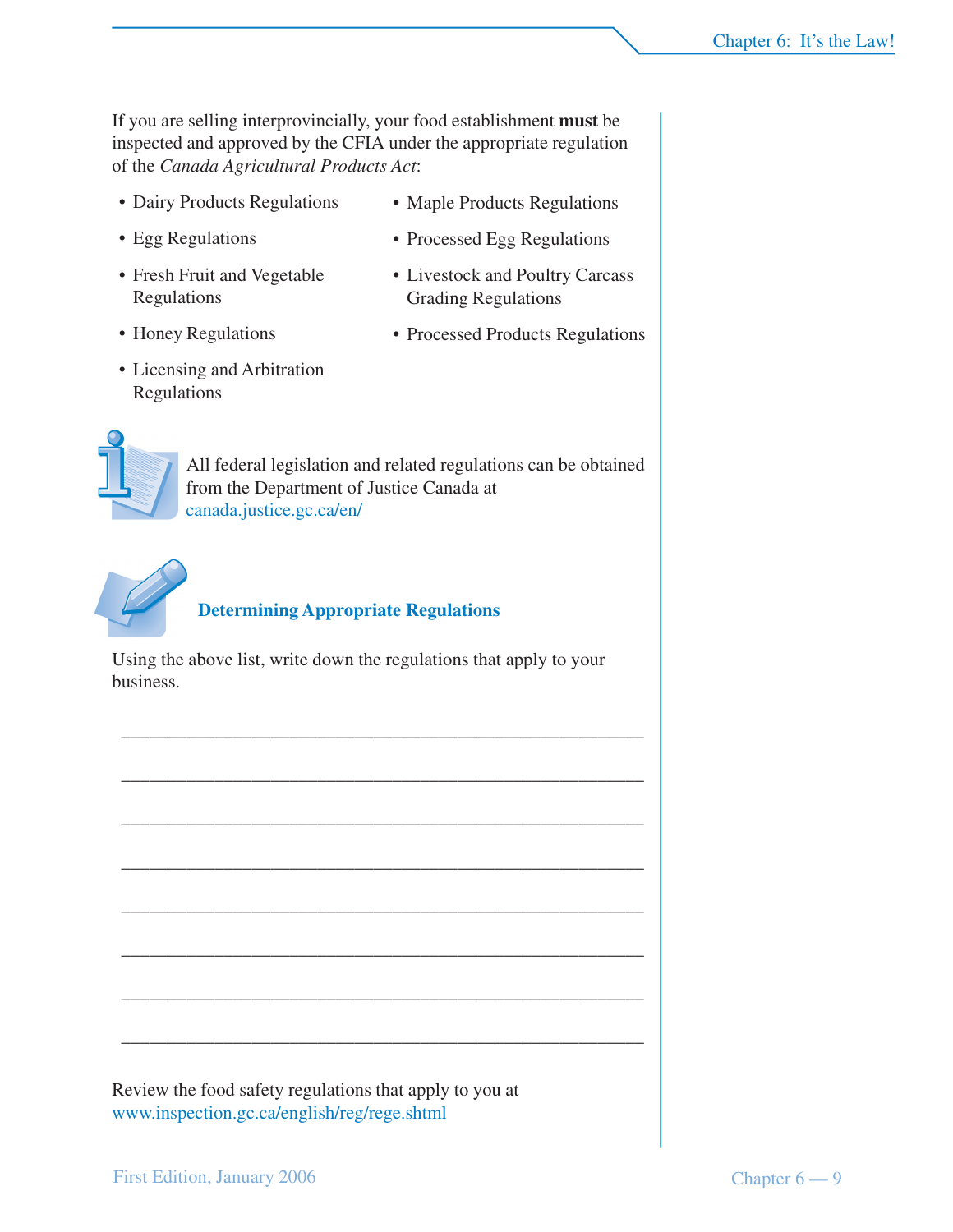*The* **Consumer Packaging and Labelling Act** *and Regulations deal with the packaging, labelling, sale, importation and advertising of food and non-food products***.**

#### **Honey Regulations**

The *Canada Agricultural Products Act* and the Honey Regulations deal with the import, export or interprovincial trade of honey. The CFIA "ensures that any honey or honey products leaving CFIA inspected establishments, or any honey imported into Canada, is safe, meets standards and is appropriately labelled." Honey must be graded, packaged and labelled according to the regulations, including indication of floral source. For example, when labelled correctly, a honey jar labelled 'Saskatoon Honey' is not honey flavored with fruit from saskatoons but honey produced from bees foraging on saskatoon plants.

#### *Consumer Packaging and Labelling Act*

The *Consumer Packaging and Labelling Act* and the Consumer Packaging and Labelling Regulations deal with the packaging, labelling, sale, importation and advertising of prepackaged consumer goods. They also specify the net quantity requirement in food labeling. Division 1 of the Food and Drug Regulations under the *Food and Drugs Act* establishes all other labelling requirements.

The Food and Drug Regulations and Consumer Packaging and Labelling Regulations together set standards to inform consumers about the quality, nutritional content, safety and ingredients in a product, as well as net quantity and accuracy in advertising. The CFIA enforces Canada's packaging and labelling laws, checking labels for honesty and accuracy.

You **must** label all prepackaged products according to federal regulations as laid out in the *Food and Drugs Act* and the *Consumer Packaging and Labelling Act* (see Figure 6.1)*.* The details you provide on the label depend on the type of food and marketing channel. All food labels must include the information below.

The *Consumer Packaging and Labelling Act* defines the following:

**Label** – "any label, mark, sign, device, imprint, stamp, brand, ticket or tag."

**Prepackaged product** – "any product that is packaged in a container in such a manner that it is ordinarily sold to or used or purchased by a consumer without being re-packaged."

\_\_\_\_\_\_\_\_\_\_\_\_\_\_\_\_\_\_\_\_\_\_\_\_\_\_\_\_\_\_\_\_\_\_\_\_\_\_\_\_\_\_\_\_\_\_\_\_\_\_\_\_\_\_\_\_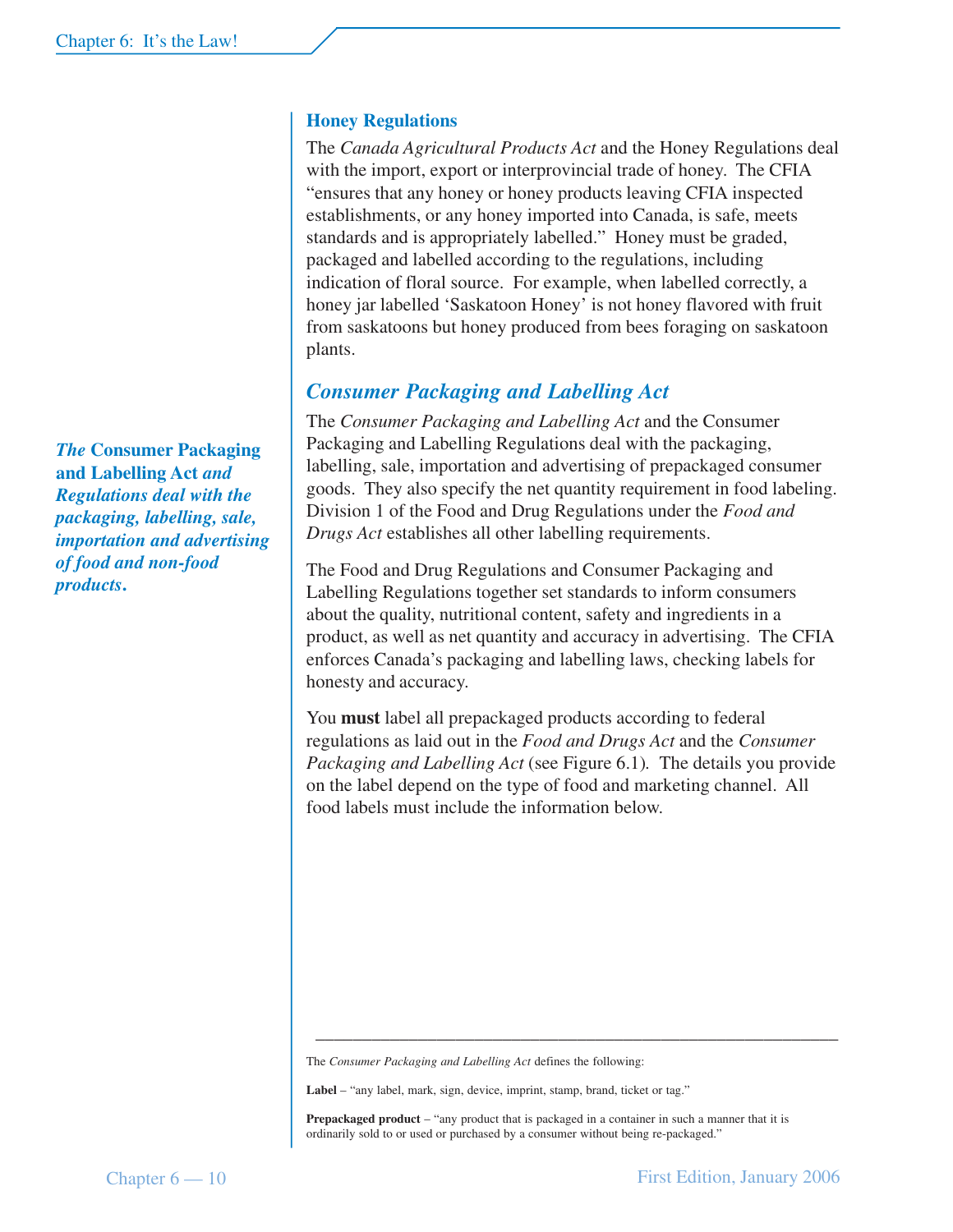

#### **Label Information Checklist**

Review one of your labels. Use the following checklist to determine if anything is missing. If the label is incomplete, consider changing it.

- $\Box$  Common name of the product
- $\Box$  Net quantity (metric)
- $\Box$  Contact information (business name and address to ensure postal delivery). Supplementary information such as e-mail address, 1- 800 number or other contact details is recommended but not required.
- $\Box$  List of ingredients in descending order of amount; include water, artificial flavors, preservatives, etc. Food used as ingredients in other foods must be listed in their component ingredients.
- $\Box$  Durable life date if shelf life is 90 days or less
- $\Box$  Storage instructions (if required)
- $\Box$  "Previously frozen" identification on meat, poultry, fish and their byproducts as specified in the Food and Drug Regulations Division 1 section B.01.080
- $\Box$  Bilingual language, unless specifically exempt
- $\Box$  Nutrition labelling (Exemptions may exist for some small processors until December 12, 2007. If making a health claim, nutrition labelling **must** be included.)



Name of responsible party

- ❖ Common name of product (Bilingual unless exempt)
- ❖ Net quantity declaration
- List of ingredients in descending order of amount
- Storage instruction, including a durable life date if shelf life is less than 90 days
- ❖ Durable life date
- ❖ Address of responsible party
- $\mathcal{L}^{\bullet}$ **Nutritional information when** required

Common name, net quantity, name and address have minimum type size requirements of 1.6mm based on the lower case "o"

*No food products, including those sold at Alberta Approved Farmers' Markets, are exempt from the* **Food and Drugs Act** *and the* **Consumer Packaging and Labelling Act** *and regulations.*

*Food label is based on the* **Consumer Packaging and Labelling Act** *and the* **Food and Drugs Act***.*

Figure 6.1 **Example of Food Label**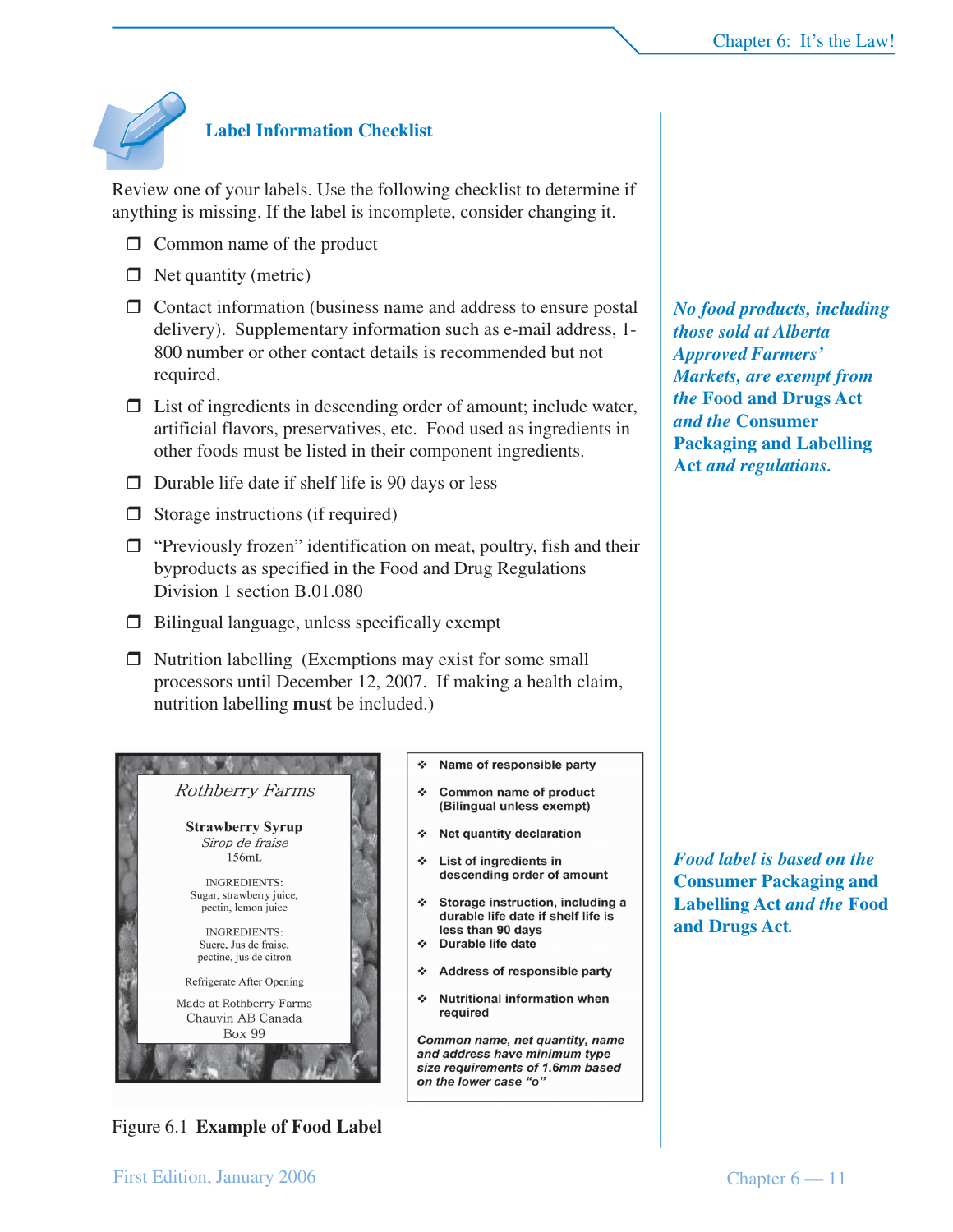

*If you are planning to sell your products in a municipality that is nonadjacent to your home municipality, you must follow the stipulations set out in the* **Food and Drugs Act** *and related regulations including the requirements for bilingual labels.*

Basic labelling information can be found in the 2003 Guide to Food Labelling and Advertising Chapter 2 at www.inspection.gc.ca/english/fssa/labeti/guide/toce.shtml

Nutrition labelling is found in the 2003 Guide to Food Labelling and Advertising Chapters 5 through 8 at www.inspection.gc.ca/english/fssa/labeti/guide/toce.shtml

Contact either of the CFIA regional offices, Fair Labelling Practices Program for information on food labelling or nutrition labelling. Call (780) 495-3333 (Edmonton) or (403) 292-4650 (Calgary).

#### *Weights and Measures Act*

The *Weights and Measures Act*, administered by Industry Canada, requires that you use approved scales, of appropriate size for your operation. Measurement Canada performs the initial inspection of scales and will set up a maintenance and calibration schedule for the scale based upon use of that scale. For example, a scale being used at home will likely have a different maintenance schedule than a scale that is transported to the farmers' market every week. The market scale needs to be calibrated more frequently because transporting it affects the internal mechanisms that impact its accuracy.

#### **UPC Code**

The UPC code is an industry standard required by most retail markets, including large on-farm retail stores. Information is available from GS1 Canada (www.gs1ca.org) or the Food and Consumer Products Manufacturers of Canada (www.fcpmc.com).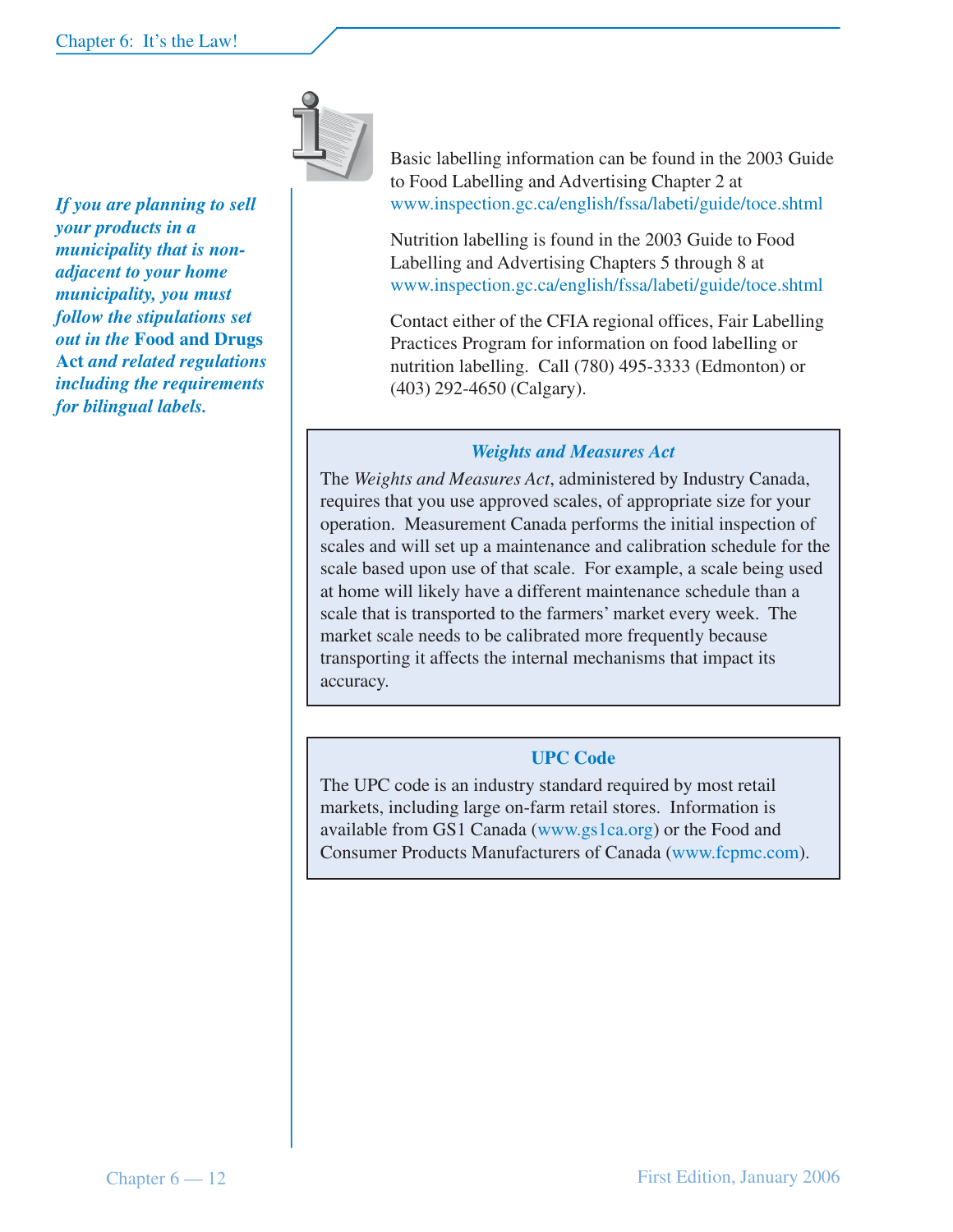#### *Fish Inspection Act*

*The Fish Inspection Act* and Fish Inspection Regulations deal with the interprovincial marketing and export of fish, fish products and marine plants as well as the import of all fish and fish products into Canada. The act sets criteria for the inspection of fish and marine plants. The regulations lay out the requirements for the inspection of processed fish and processing establishments. Only inspected fish may be sold. Fish and fish products **must** be processed in a registered establishment. The CFIA administers and enforces Canada's fish inspection legislation.

The *Fish Inspection Act* and Regulations are designed to verify that fish and fish products and marine plants are harvested, transported and processed under conditions that meet national and international standards of wholesomeness, composition, packaging and labelling. Fish is defined as any fish, including shellfish, crustaceans, marine animals, and any of their parts, products or byproducts. Processing includes cleaning, filleting, icing, packing, canning, freezing, smoking, salting, cooking, pickling, drying or preparing fish for market in any other manner.



Canada's National Fish and Fish Products Inspection and Control System document provides a summary of the *Fish Inspection Act* and Regulations and can be found at www.inspection.gc.ca/english/anima/fispoi/ natcane.shtml#1.2.

*The* **Fish Inspection Act** *and Regulations deal with the interprovincial marketing, import and export of fish, fish products and marine plants.*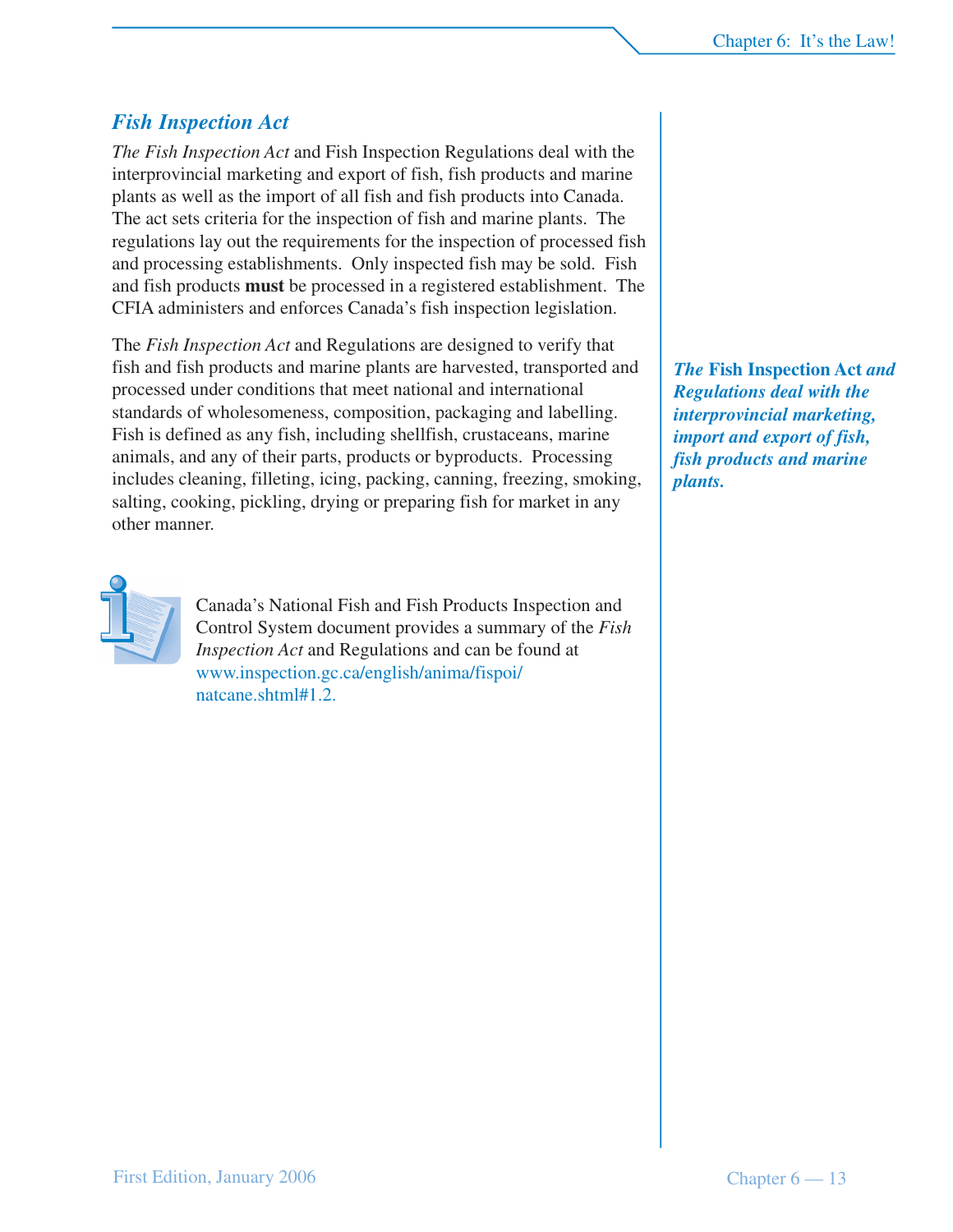## **Provincial Legislation**

Provincial statutes complement federal legislation and ensure food safety for products under provincial jurisdiction. Federal legislation overrides all provincial legislation.

Four pieces of provincial legislation apply to the safety of food products:

- *•* Alberta *Public Health Act*
- *Livestock and Livestock Products Act*
- *Vegetable Sales (Alberta) Act*
- *Dairy Industry Act*

### **Alberta** *Public Health Act*

The Alberta *Public Health Act* prevails over all other provincial statutes except the *Alberta Bill of Rights*. All food produced and sold in Alberta falls under the federal *Food and Drugs Act* as well as the Alberta *Public Health Act.* If you sell outside Alberta, you **must** comply with the legislation for that location as well as all applicable federal legislation.

*from your farm store, to retail or food service establishments or other venues, you must obtain a food establishment permit. A permit is not required if you are only selling your own fresh produce.*

*The Food and Food*

*food establishments in Alberta. If you are selling processed food products*

*Establishments Regulation governs the operation of all*

The *Public Health Act* Food and Food Establishments Regulation defines the following:

**Food** – "any substance, including water and ice, intended for use in whole or in part for human consumption, but does not include a drug, medication or health related product regulated under the *Pharmaceutical Profession Act* or the *Food and Drugs Act* (Canada)."

\_\_\_\_\_\_\_\_\_\_\_\_\_\_\_\_\_\_\_\_\_\_\_\_\_\_\_\_\_\_\_\_\_\_\_\_\_\_\_\_\_\_\_\_\_\_\_\_\_\_\_\_\_\_\_\_

**Food establishment** – "premises where food that is intended for consumption by the public is served, offered for sale, displayed, processed, packaged, stored or handled."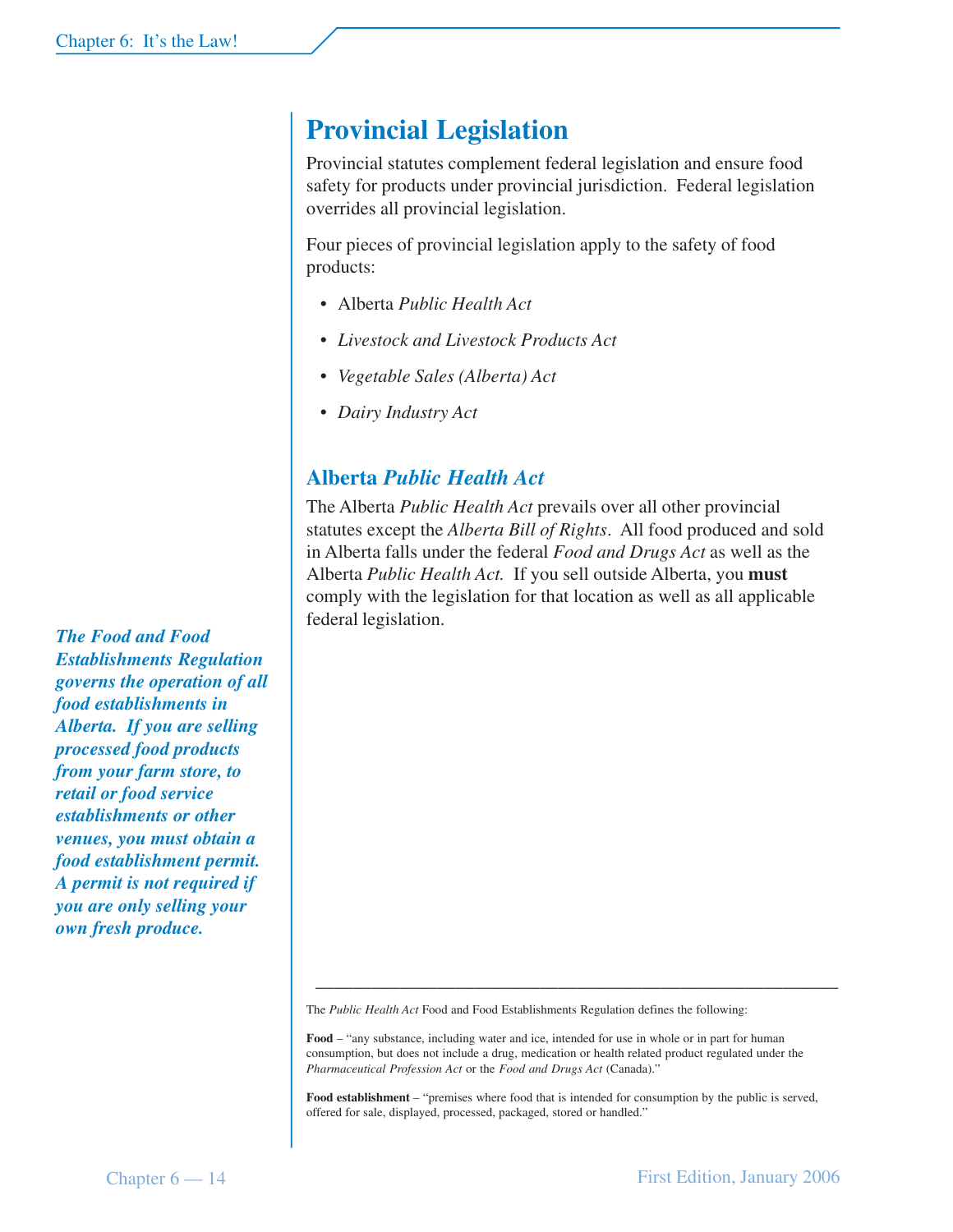The first step in developing your food business is to check with your local regional health authority for the requirements in opening and operating a food establishment. All food establishments are required to operate in accordance with the Food and Food Establishments Regulation under the *Public Health Act*. In some circumstances in order to operate a food establishment, a food establishment permit is required (Part 1 of the Food and Food Establishments Regulation). Permit fees range from no cost to \$500 per year depending on the operation. Permits must be conspicuously displayed.

Parts 2 and 3 of the Food and Food Establishments Regulation provide information regarding permitted facilities such as how they need to be constructed, operated and maintained.If you sell your food products through any venue other than an Alberta Approved Farmers' Market, you must follow Parts 2 and 3 of the Food and Food Establishments Regulation.

If you are selling processed food products from your farm store, to retail or food service establishments or other venues, you **must** obtain a food establishment permit. A permit is not required if you are only selling your own fresh produce.



For more information on the Food and Food Establishments Regulation, visit www.qp.gov.ab.ca/documents/Regs/ 2003\_328.cfm?frm\_isbn=0779732154&type=htm

There is an important difference between selling at an approved farmers' market and selling at any other venue. Food vendors selling at Alberta Approved Farmers' Markets have unique status under the Food and Food Establishments Regulation. However, food products sold at all other venues, such as public markets, flea markets and farm stores are subject to different rules. Farm direct marketers should contact their regional health authority for specific information.

*If a farm direct marketer or Alberta Approved Farmers' Market vendor is selling interprovincially, the food establishment will need to be inspected and approved by the CFIA.*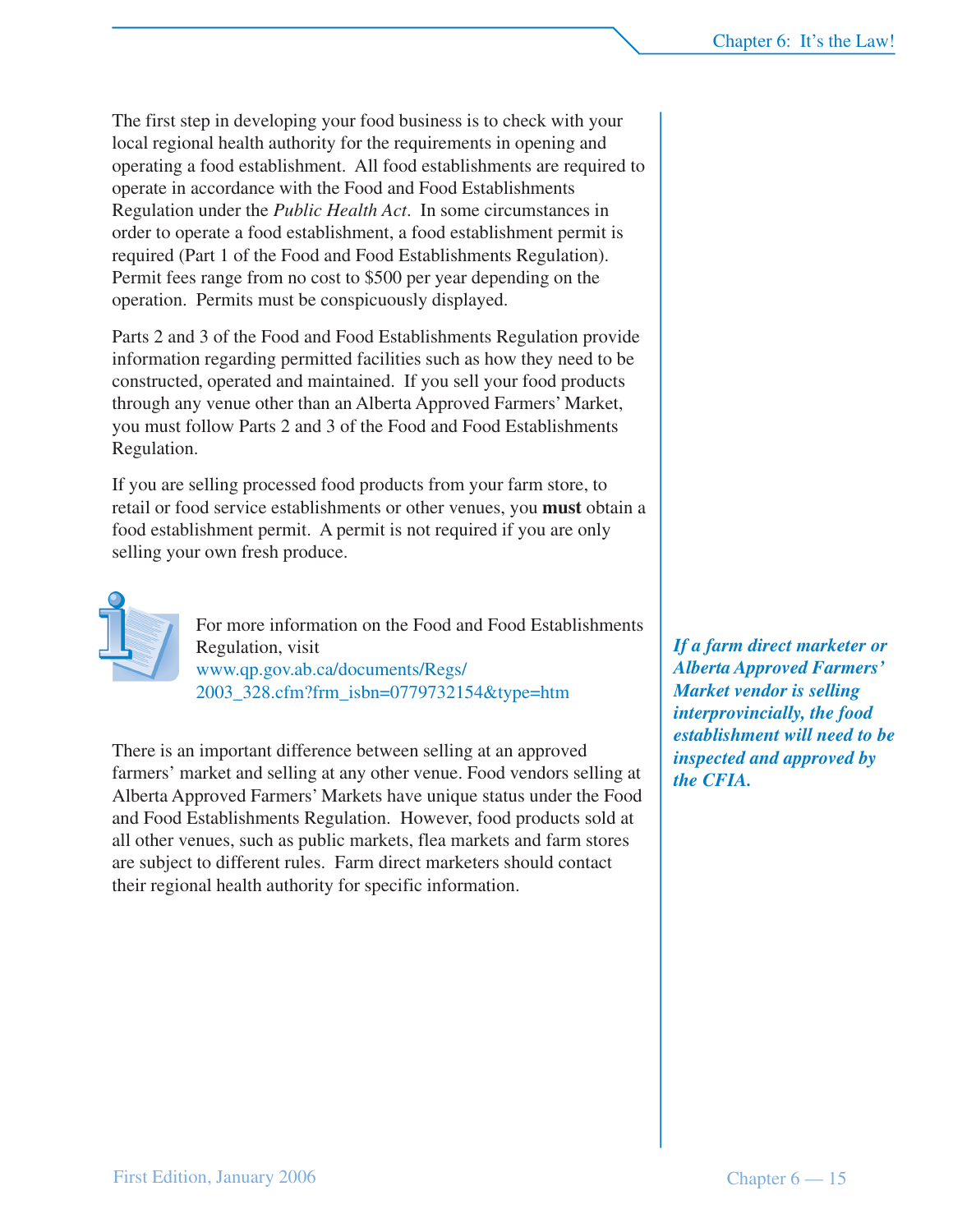#### **Regional Health Authorities**

Under public health provisions, the regional health authorities (RHAs) can take any action to eliminate a health risk. The nine regional health authorities in Alberta enforce the *Public Health Act* and its regulations (see Figure 6.2 Regional Health Authorities).



- 1. Chinook Regional Health Authority
- 2. Palliser Health Region
- 3. Calgary Health Region
- 4. David Thompson Regional Health Authority
- 5. East Central Health
- 6. Capital Health
- 7. Aspen Regional Health Authority
- 8. Peace Country Health
- 9. Northern Lights Health Region

Figure 6.2 **Regional Health Authorities**



For a complete listing of all the towns and contact information in each health region, refer to www.health.gov.ab.ca/regions/map\_lookup.htm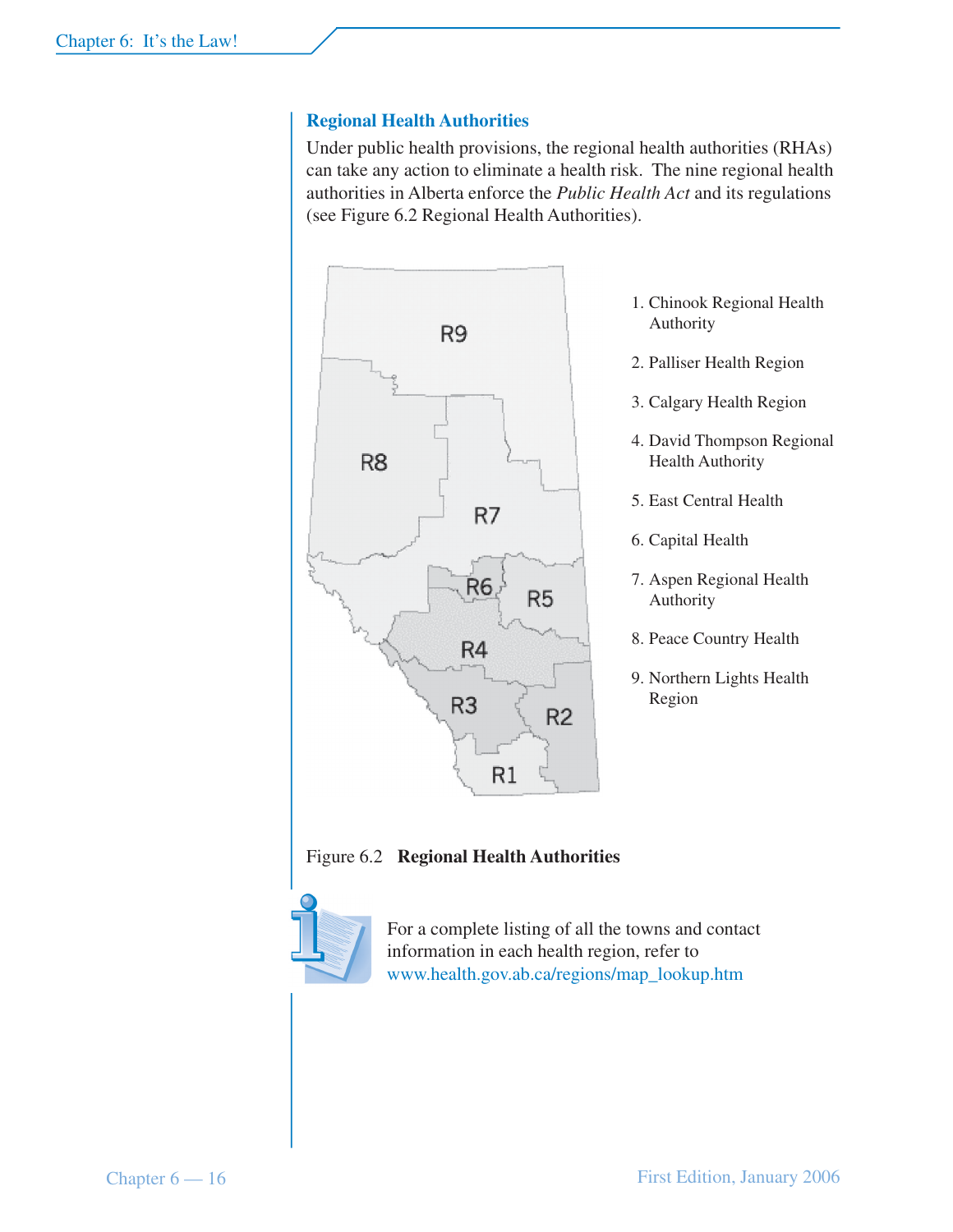

#### **Your Regional Health Authority Contacts**

Call the regional health authority office listed on the web page for information on how to reach the appropriate public health inspector.

From the map, identify your health region.

Go to the website listed above and write down the contact information for your health region.

\_\_\_\_\_\_\_\_\_\_\_\_\_\_\_\_\_\_\_\_\_\_\_\_\_\_\_\_\_\_\_\_\_\_\_\_\_\_\_\_\_\_\_\_\_\_\_\_\_\_\_\_\_\_\_\_

\_\_\_\_\_\_\_\_\_\_\_\_\_\_\_\_\_\_\_\_\_\_\_\_\_\_\_\_\_\_\_\_\_\_\_\_\_\_\_\_\_\_\_\_\_\_\_\_\_\_\_\_\_\_\_\_

\_\_\_\_\_\_\_\_\_\_\_\_\_\_\_\_\_\_\_\_\_\_\_\_\_\_\_\_\_\_\_\_\_\_\_\_\_\_\_\_\_\_\_\_\_\_\_\_\_\_\_\_\_\_\_\_

Phone the health region to find the contact information of the public health inspector for your location.

What other health regions do you need to contact?

#### **Alberta Approved Farmers' Markets**

Alberta Approved Farmers' Markets provide a unique market opportunity to sell homegrown produce, processed food (restrictions do apply) and handcrafted products directly to consumers. Farmers' markets often serve as business incubators or test markets for start-up processors.



*Look for the Sunny Girl logo at Alberta Approved Farmers' Markets.*

The *Public Health Act* Food and Food Establishments Regulation defines:

**Farmers' market** – "a food establishment whose proposed operation by a person or group of persons has been approved by the Minister responsible for agriculture as an approved farmers' market program under the administration of that Minister's Department."

\_\_\_\_\_\_\_\_\_\_\_\_\_\_\_\_\_\_\_\_\_\_\_\_\_\_\_\_\_\_\_\_\_\_\_\_\_\_\_\_\_\_\_\_\_\_\_\_\_\_\_\_\_\_\_\_

**Potentially hazardous food** – any food that is capable of supporting the growth of pathogenic microorganisms or the production of toxins, has a pH greater than 4.6 and a water activity  $(A_w)$  of 0.85 or more.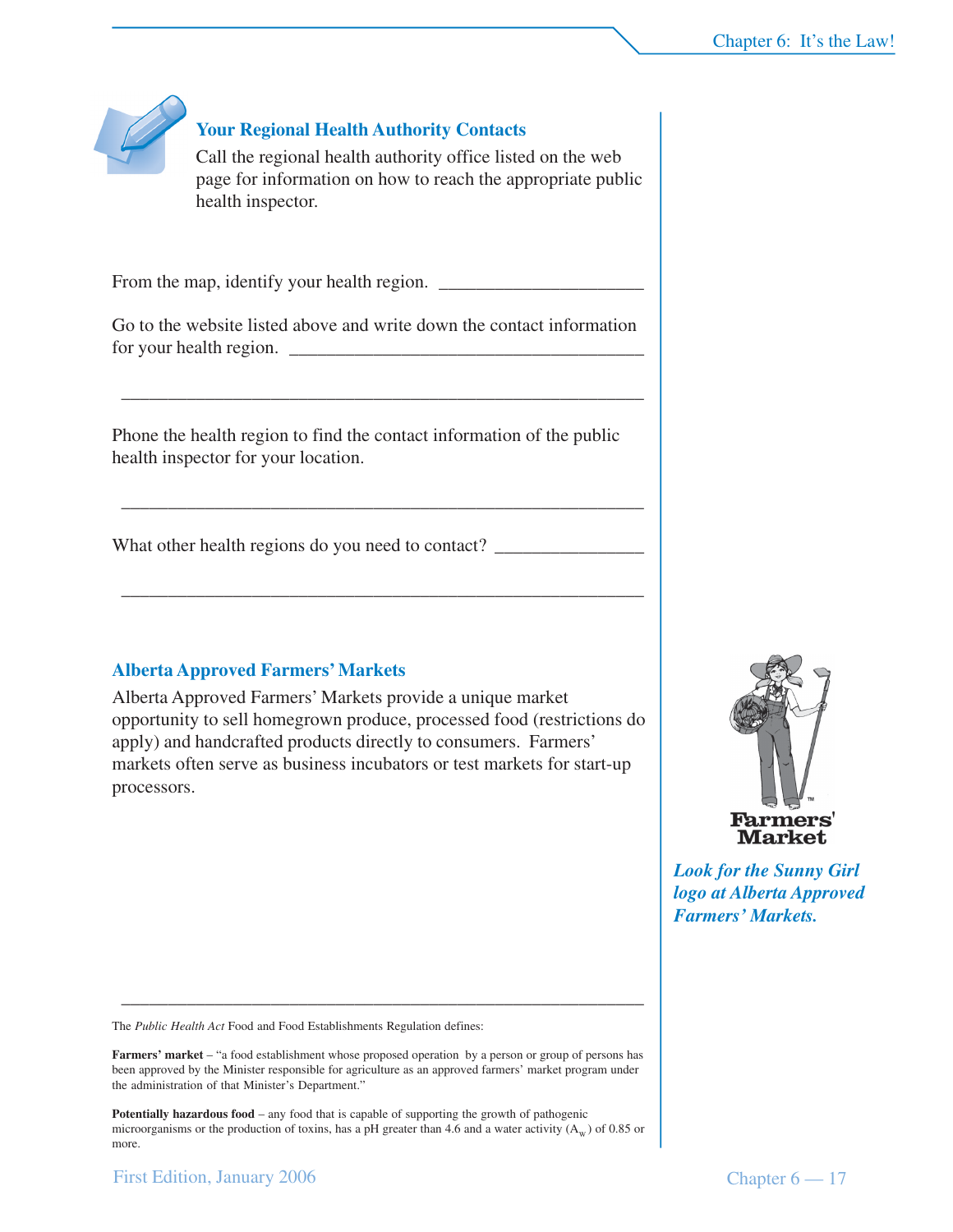*No food products, including those sold at Alberta Approved Farmers' Markets, are exempt from the* **Food and Drugs Act** *and the* **Consumer Packaging and Labelling Act** *and regulations.*

*Regional health authorities can establish additional standards to those set out in the* **Public Health Act** *and Food and Food Establishments Regulation. Contact your local public health inspector for more information.*

Regional health authorities have detailed requirements for Alberta Approved Farmers' Markets and food vendors at the markets in their area. If you plan to sell at different farmers' markets, check the requirements for each location and expect to meet requirements for:

- Safe handling and preparation of foods
- Selling potentially hazardous foods
- Home canned foods
- Protection of foods
- Storage and sanitation
- Transportation
- Food handler hygiene
- Food samples

According to the Food and Food Establishments Regulation, vendors at Alberta Approved Farmers' Markets are allowed to produce nonperishable and non-hazardous products such as certain baked goods, jams, jellies and pickles in their home kitchens.

Some regional health authorities require that potentially hazardous foods sold at approved farmers' markets be prepared in a facility permitted by the local health authority. Contact the public health inspector responsible for the specific approved farmers' market for details on the requirements for the preparation of all foods. You do not require a food establishment permit to distribute free individually portioned samples of your food products.

Regional health authorities can establish additional requirements to those set out in the Food and Food Establishments Regulation. A number of regional health authorities now require all food establishments to be permitted, regardless of where the product is being sold. If you are selling at more than one Alberta Approved Farmers' Market, or if the market is located in a different health region than your residence, you will be required to meet the guidelines of the health region with the highest standards. Check with the public health inspector for local standards.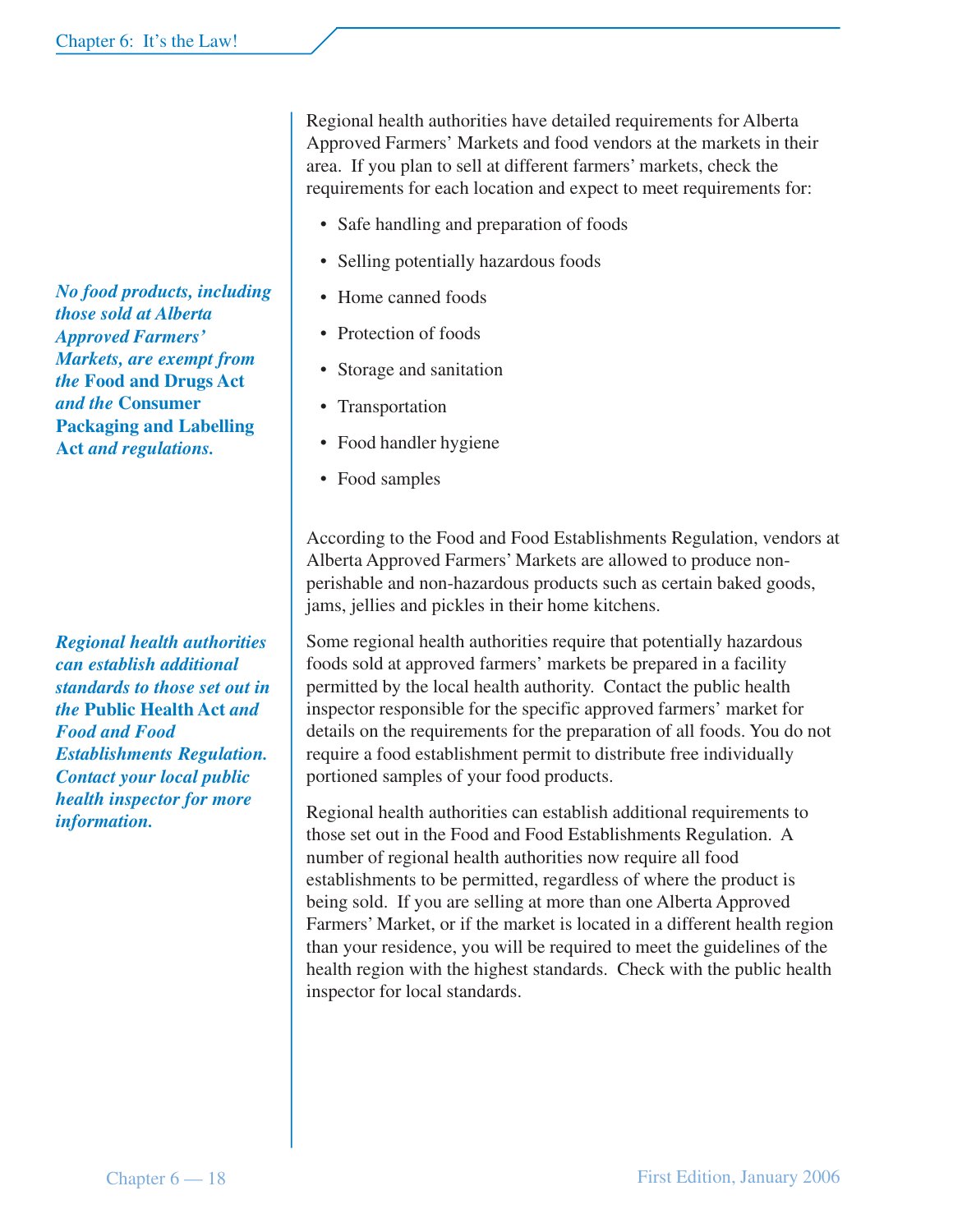Alberta Approved Farmers' Markets are issued food establishment permits. Since the permit is issued for the market itself, the regulations stipulate certain protocols must be followed for that permit to be retained. As the permit holder, the market accepts all risks and liabilities associated with food safety issues. For this reason, Alberta Approved Farmers' Markets are required to carry liability insurance; many markets require vendors to have individual insurance as well.

Alberta Approved Farmers' Markets and vendors are exempt from Parts 2 and 3 unless the RHA has established additional standards. Alberta Approved Farmers' Markets are dealt with specifically under Part 4 of the *Public Health Act* Food and Food Establishments Regulation.

*Part 4*

#### *Farmers' Markets*

#### *Interpretation for Part 4*

- *34. In this Part,*
	- *a. "market permit holder" means the holder of a permit issued or renewed under section 4(4);*
	- *b. "stallholder" means a person who rents space at a farmers' market.*

#### General building requirements

- *35. Except where the Alberta Building Code provides otherwise, a market permit holder shall ensure*
	- *a. that the farmers' market is supplied with hot and cold running water that is safe for human consumption and available in quantities sufficient to meet the needs of the farmers' market, and*
	- *b. that toilet and handwashing facilities of a design and in a number sufficient to meet the needs of the farmers' market are provided*
		- *i. at the location of the farmers' market, or*
		- *ii. at a nearby location through agreement with another person.*

*A permitted facility, often known as a commercial kitchen, is one that has been constructed according to the regulations set out in Part 2 and operated and maintained in accordance with the regulations set out in Part 3 of the* **Public Health Act** *Food and Food Establishments Regulation.*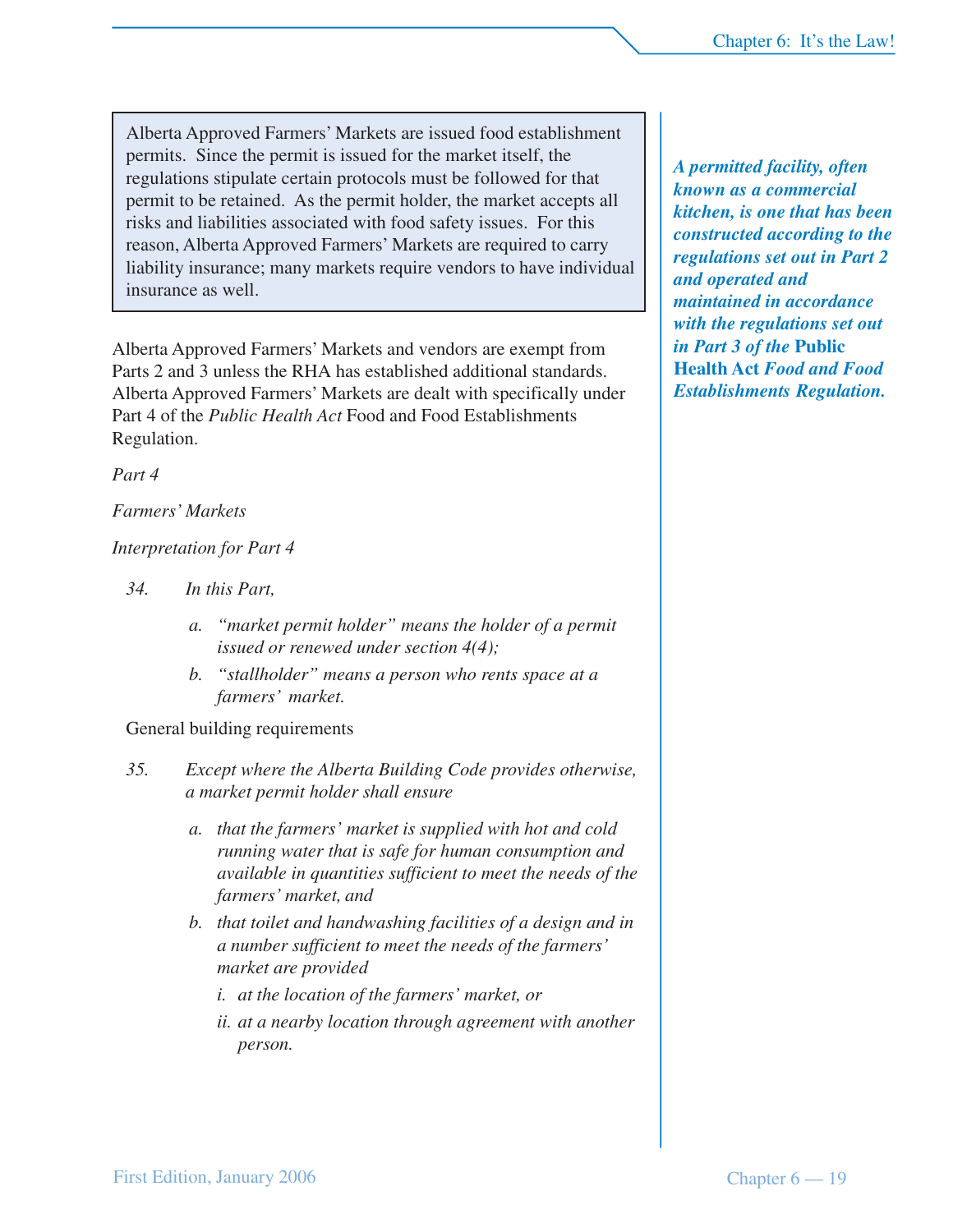Regular duties of market permit holders

- *36. (1) A market permit holder shall ensure that*
	- *a. stallholders' spaces are clean and sanitary,*
	- *b. counters and display areas in stallholders' spaces are finished in or covered with a material that is easily cleaned,*
	- *c. stallholders' spaces are cleaned at the end of each business day,*
	- *d. there are sufficient refuse containers to service the customers visiting the farmers' market, and*
	- *e. there is sufficient removal of refuse at the end of each business day.*
	- *(2) A market permit holder shall ensure that adequate clean-up equipment is provided for the use of stallholders.*

Sale or offer for sale by stallholders

- *37 (1) A stallholder shall not sell or offer for sale*
	- *a) uninspected meat,*
	- *b) home-canned food other than jam, jelly and pickles,*
	- *c) potentially hazardous food, other than whole raw shell poultry eggs, unless it is held at a temperature of not more than 4ºC and not less than 60ºC, or*
	- *d) home prepared food unless it is protected in a manner adequate to prevent customer handling and contamination.*
	- *(2) A stallholder shall not offer for sale whole raw shell poultry eggs unless they are stored at a temperature not exceeding 7ºC.*
	- *(3) The market permit holder shall ensure that stallholders comply with this section.*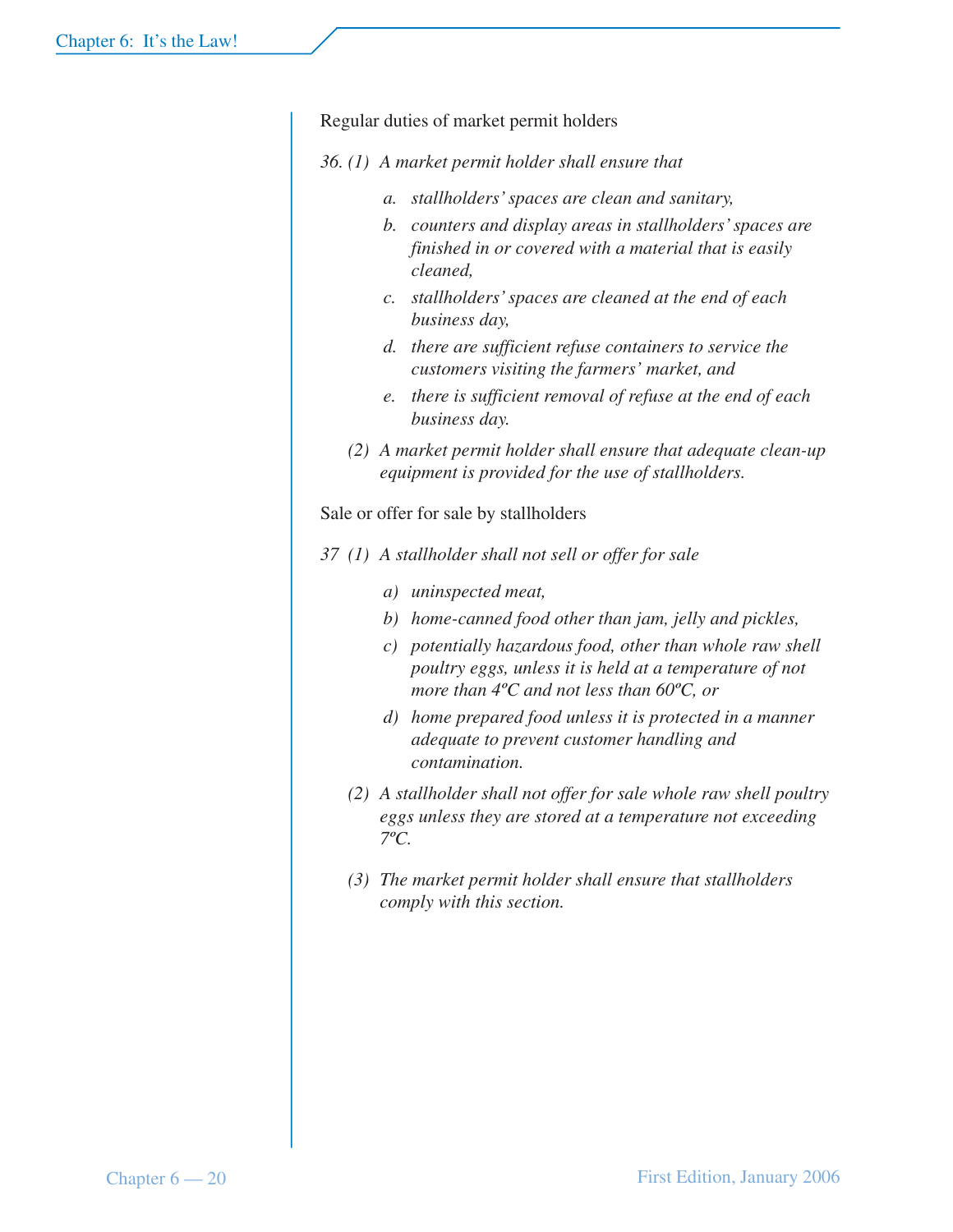*It is unlawful to sell or give away unpasteurized milk in*

*Alberta.*

### *Livestock and Livestock Products Act*

Under the *Livestock and Livestock Products Act*, there are two regulations that apply to farmers' market vendors:

- Purchase and Sale of Eggs and Processed Egg Regulation (see Chapter 7 for details)
- Honey Grading Regulation

### **Honey Grading Regulation**

This regulation applies to honey produced in Alberta that is to be sold in Alberta.

*A beekeeper who sells honey directly to a consumer at the beekeeper's honey house or residence or at a farmers' market shall ensure that the container in which the honey is sold*

- *a) displays the name and address of the beekeeper, and*
- *b) shows the net weight of the contents*

Honey sold directly to the consumer at your honey house or residence or at an Alberta Approved Farmers' Market does not have to be graded. It must be fit for human consumption and free of foreign material.

### *Vegetable Sales (Alberta) Act*

First Edition, January 2006

The *Vegetable Sales (Alberta) Act* defines grade standards, packaging requirements and inspection authority for the marketing of fresh vegetables in Alberta.

The *Vegetables Sales (Alberta) Act* Grades, Packages and Fees Regulation states that this regulation does not apply to vegetables sold directly to a consumer at an Alberta Approved Farmers' Market, the producer's farm or another location such as a restaurant. However, if a producer is having vegetables graded or packaged to sell into another outlet where the buyer is not the end consumer, that is, a retail outlet, the regulations must be adhered to.

### *Dairy Industry Act* **and Dairy Industry Regulation**

It is unlawful to sell or give away unpasteurized milk. Pasteurized milk is considered to be processed. Cheese does not have to be pasteurized as long as it has been manufactured in compliance with the *Food and Drugs Act*.

You must cool milk and farm separated cream to 4ºC immediately after pasteurization. In the case of batch pasteurization, you must achieve cooling to 4ºC within one hour. You must keep all dairy products requiring refrigeration, including cheeses with a moisture content of 36 percent or higher, at a temperature of not less than 1ºC and not more than 4ºC.

*The Honey Grading Regulation applies to honey produced and sold in Alberta.*

*Vegetables sold directly to a consumer at an Alberta Approved Farmers' Market, producer's farm or another location such as a restaurant do not have to be graded or packaged according to the* **Vegetable Sales (Alberta) Act***.*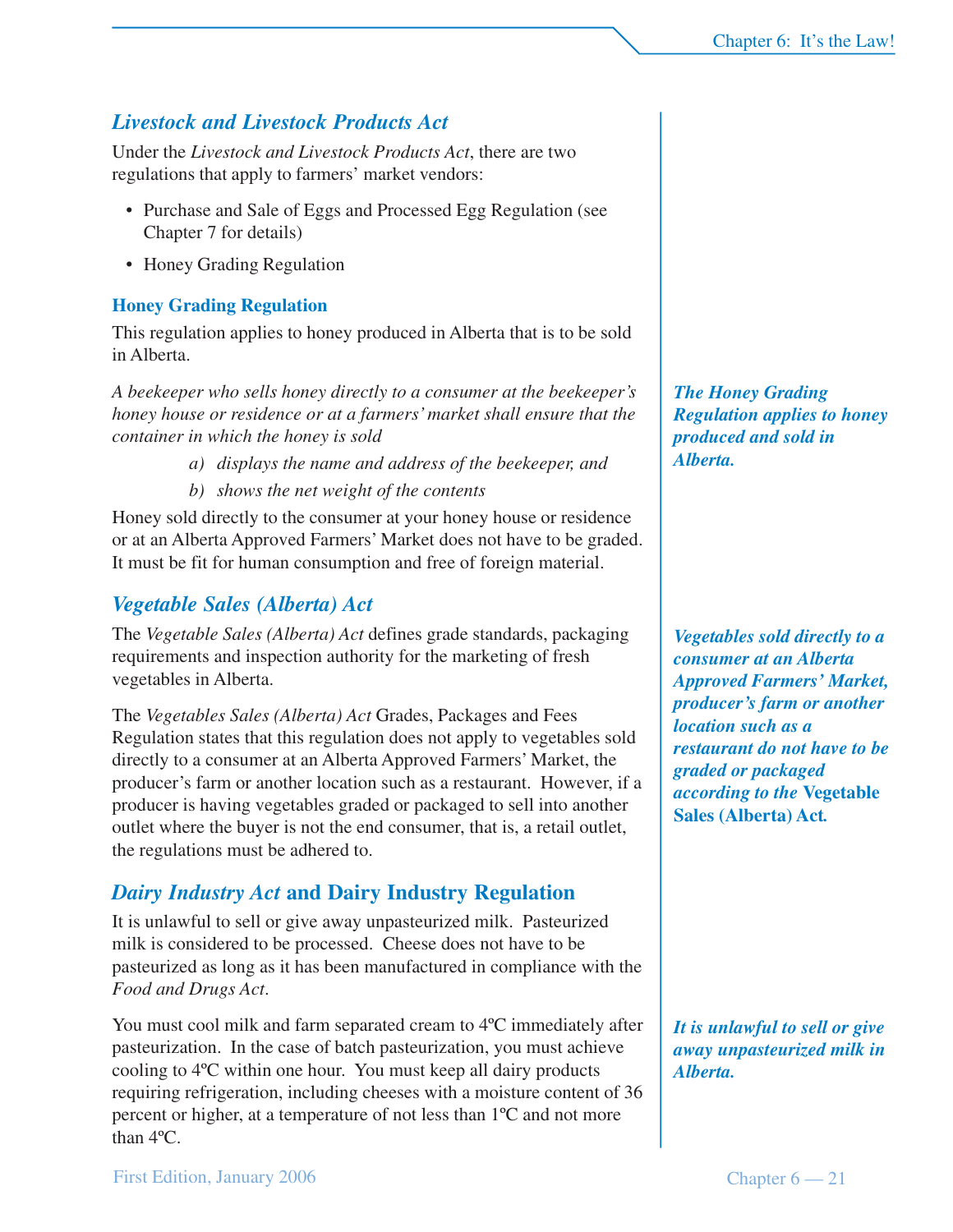All dairy production and processing facilities, regardless of volume, are subject to inspection. The Regulatory Services Division of AAFRD administers and enforces the *Dairy Industry Act* and Regulation.

If you produce and sell fluid goat or sheep milk in Alberta, you must obtain a producer's license issued by AAFRD. There is no quota requirement for goat or sheep milk.

If you produce less than 50 litres per day of cow's milk for sale, you require a producer's license from AAFRD. If you produce more than 50 litres per day of cow's milk for sale, you must be licensed with Alberta Milk. Before any license to produce is issued, an inspector from AAFRD is required to complete a pre-license inspection of your dairy production buildings and equipment.

If you process (pasteurize) less than 50 litres per day of cow, sheep or goat milk for sale, you must also contact your public health inspector for an inspection and obtain a food establishment permit. If you process for sale more than 50 litres per day of goat or sheep milk, you must be licensed as a processor by AAFRD.

If you process for sale more than 50 litres per day of cow's milk, you must register with and be licensed by Alberta Milk. You will also need quota from Alberta Milk.

The *Dairy Industry Act* defines the following:

\_\_\_\_\_\_\_\_\_\_\_\_\_\_\_\_\_\_\_\_\_\_\_\_\_\_\_\_\_\_\_\_\_\_\_\_\_\_\_\_\_\_\_\_\_\_\_\_\_\_\_\_\_\_\_\_

**Producer** – "a person who sells, or supplies for sale or processing, milk or farm-separated cream that has been produced by one or more dairy animals owned or controlled by that person."

*All dairy production and processing facilities in Alberta, regardless of volume, must be inspected and licensed. The Regulatory Services Division of Alberta Agriculture, Food and Rural Development administers regulatory functions pertaining to the* **Dairy Industry Act** *and the National Dairy Code. Small dairy processors require a food establishment permit.*

**Processor** – "any person who processes, for sale, 50 litres or more of milk or dairy product on any day, but does not include a retail establishment that operates or uses a freezing device to freeze a frozen dairy product mix manufactured by a processor licensed under this act or the *Marketing of Agricultural Products Act.*"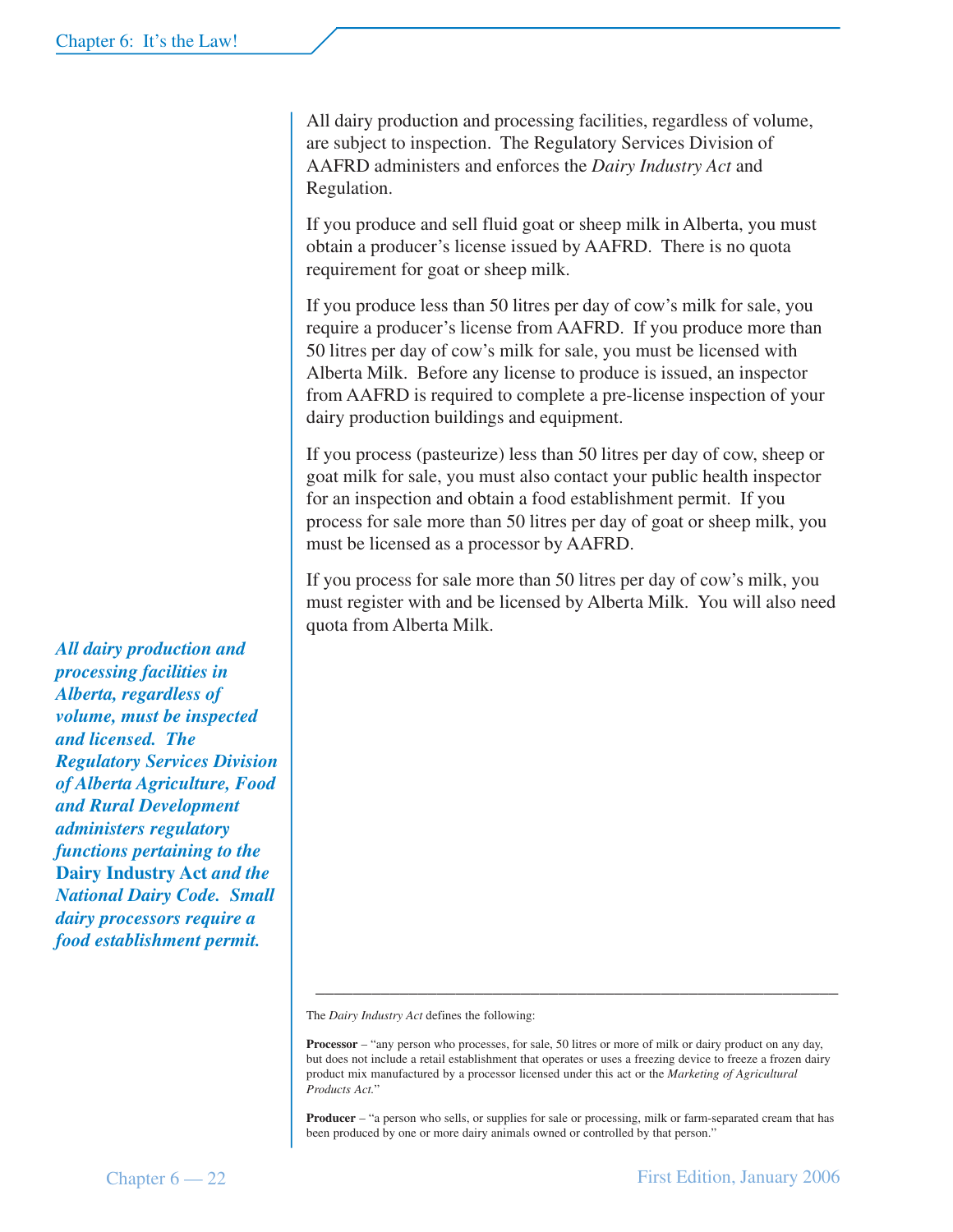#### **Selling Cheese**

The regulatory requirements for developing a cheese production and marketing enterprise are significant. If you market all your product in Alberta, a provincial inspector with the Regulatory Services Division of AAFRD has to inspect the facility and grant a license for goat and sheep cheese. If the cheese is made from cow's milk, the inspector will recommend that Alberta Milk grant a license.

If you market the product outside of the province, the plant must be federally licensed and inspected. This will require:

- Submission of blueprints for the facility
- Business plan with five years of projections
- Inspection by a CFIA inspector

Processors will also have to be licensed by Alberta Milk for their supply of raw milk. The Regulatory Services Division of AAFRD or the CFIA will grant a license upon inspection of the facility.

#### **Selling Fish in Alberta**

If you are an Alberta licensed commercial fisherman, you can sell freshwater fish caught in Alberta to individual consumers. You must obtain a commercial fishing license for the lake the fish are from and all sales must include a receipt documenting the sale. Fish can be sold fresh or frozen. Fresh fish must be kept at a temperature of not more than 3.3ºC and frozen fish must be maintained at -18ºC or less.

As an individual you can purchase fish such as salmon from a licensed establishment in another province for further processing, such as smoking, in Alberta. The fish must originate from a federally registered fish processing establishment that complies with the Quality Management Program and has a mandatory HACCP program. Further processing of the fish for sale in Alberta must comply with the Alberta *Public Health Act* and the Food and Food Establishments Regulation, that is, it must be smoked in a provincially inspected facility. In order to ensure certain bacteria are not allowed to grow in the processed fish, your packaging must follow Division B.21.025 of the federal Food and Drug Regulations.

*Cheeses with a moisture content of 36 percent or higher, must be stored at a temperature of not less than 1ºC and not more than 4ºC.*

*Fish processors must comply with the Food and Food Establishments Regulation. They must obtain and display a food establishment permit.*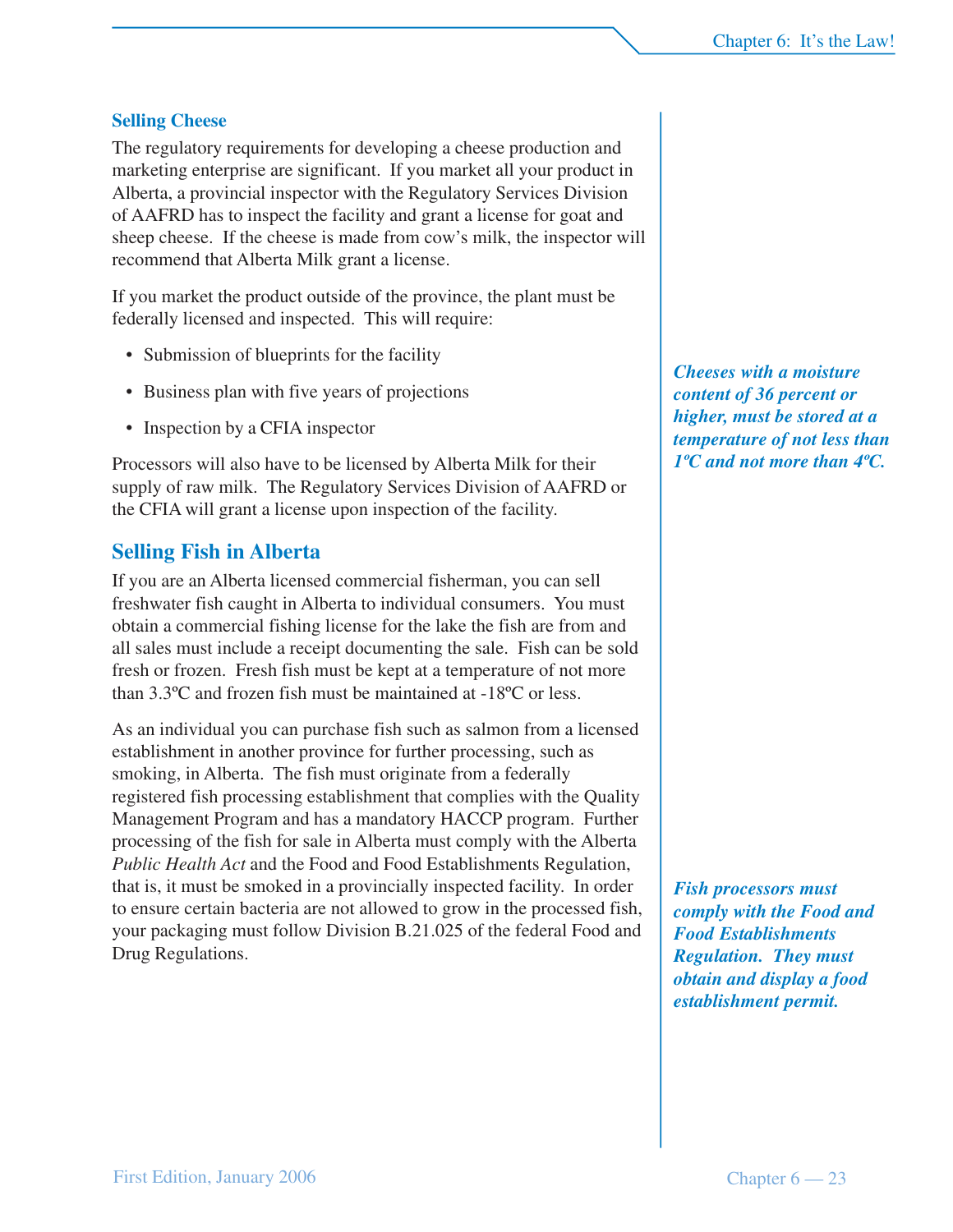

#### **Provincial Legislation**

Write down all the provincial legislation that applies to your products or facilities. Ensure that you know the requirements under each piece of legislation or regulation.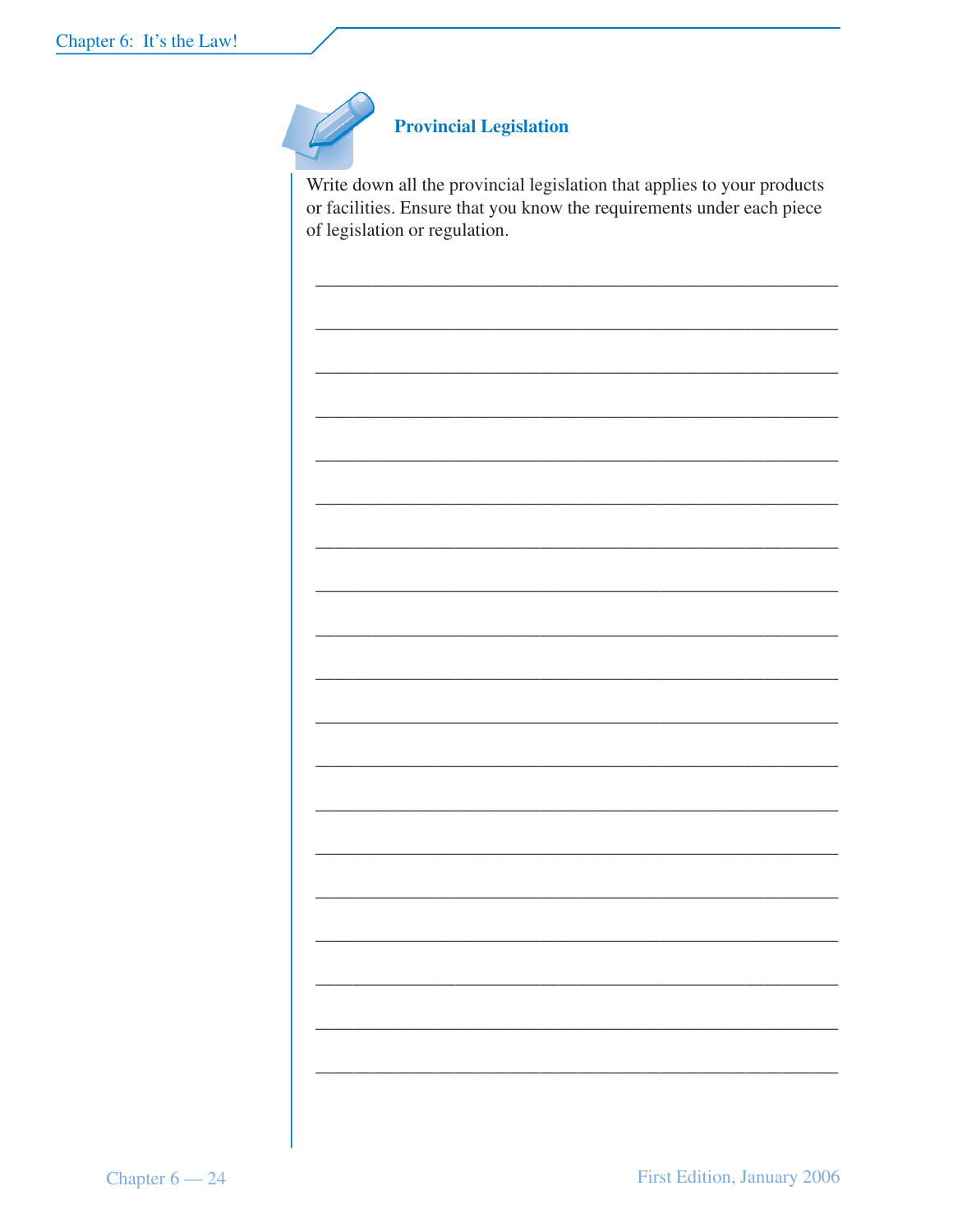## **Interprovincial Sales**

The *Food and Drugs Act*, along with the Food and Drug Regulations and the *Canada Agricultural Products Act* and related regulations both deal with the preparation, processing and sale of food. These acts define the requirements for selling food outside the province of origin. Food products produced in Alberta cannot be sold interprovincially unless they meet the standards set out in these acts. Therefore, meeting the requirements set out in the *Public Health Act* Food and Food Establishment Regulations is not sufficient if you intend to sell the product outside Alberta. If you are an Alberta farm direct marketer selling into British Columbia or Saskatchewan or through farmers' markets in these provinces, you must meet the federal requirements.

### **What's Next**

The next chapter introduces you to legislation that applies to the safety and sale of meat and poultry products. If you are not a market manager or a vendor of meat, poultry or processed meat products, you may want to skip to Chapter 8 that deals with premises and their impact on food safety.



Copies of provincial legislation and related regulations can be obtained from Queen's Printer, the official source of Government of Alberta laws and publications www.qp.gov.ab.ca/index.cfm

Copies of federal legislation and related regulations can be obtained from the Canadian Department of Justice at canada.justice.gc.ca/en/ or the Canadian Food Inspection Agency www.inspection.gc.ca/english/reg/rege.shtml

Information regarding nutrition labelling and the regulations can be found at

www.hc-sc.gc.ca/hpfb-dgpsa/onpp-bppn/labelling-etiquetage/ index\_e.html

*Producers and processors must meet federal requirements to sell their products beyond Alberta including farmers' markets outside of the province.*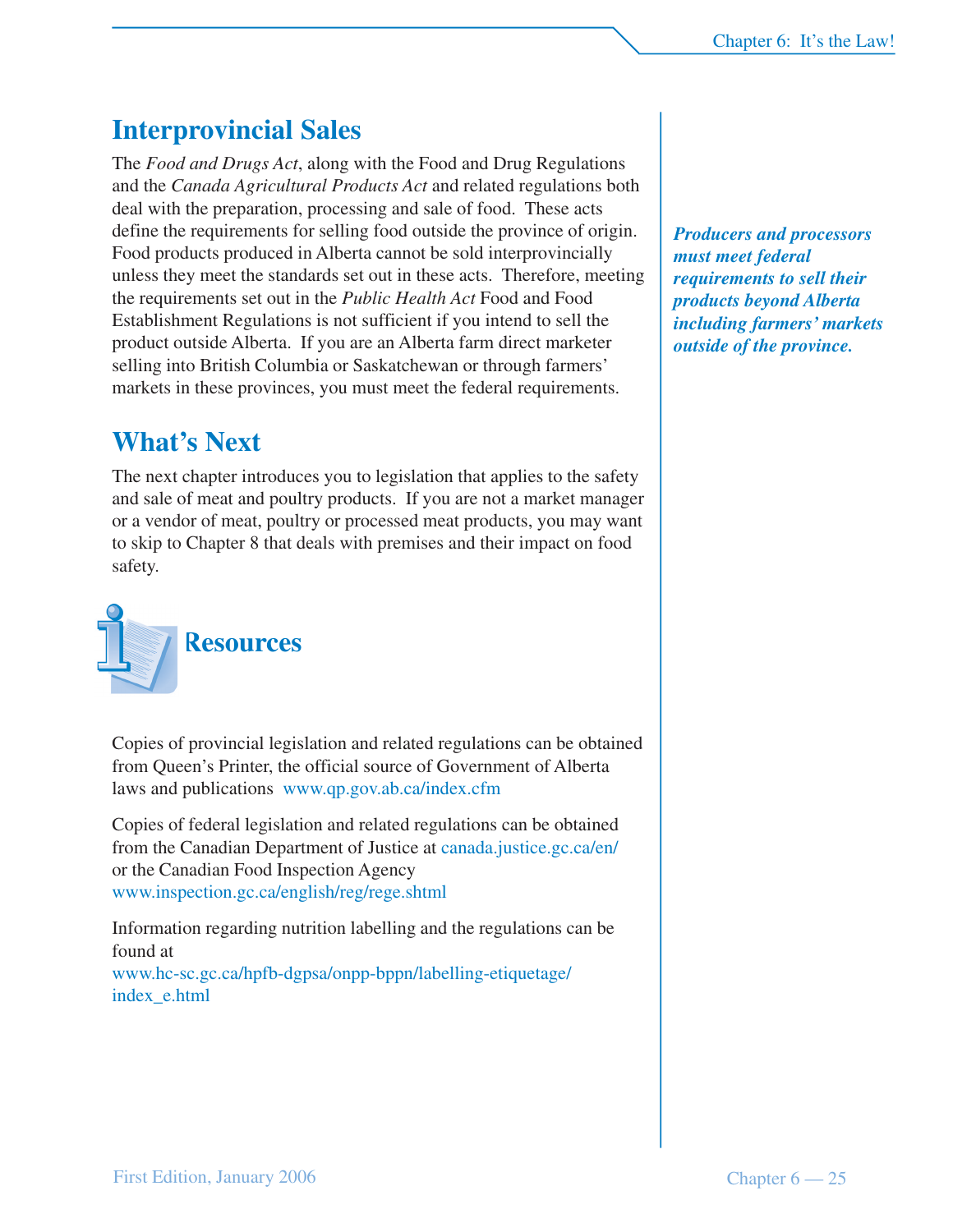#### *Alberta Food Retail and Foodservices Code*

This document consists of model requirements for safeguarding public health and assuring food safety. It provides practical, userfriendly interpretations and guidance for compliance with legislation.

Available from Alberta Health and Wellness or online at www.health.gov.ab.ca/professionals/foodcode/Food\_Code.pdf

*Code of Practice for Minimally Processed Ready-to-Eat Vegetables*

This Canadian Food Inspection Agency code of practice provides guidance for the safe manufacturing of minimally processed ready-to-eat vegetables, and was developed for manufacturing of raw vegetables that have been peeled, sliced, chopped or shredded. It is available online at

www.inspection.gc.ca/english/plaveg/fresh/read-eat\_e.shtml#1-0

*Farm Direct Sales: Know the Regulations*.

Alberta Agriculture, Food and Rural Development. November 2003. Available online at www1.agric.gov.ab.ca/\$department/deptdocs.nsf/all/ agdex3485?opendocument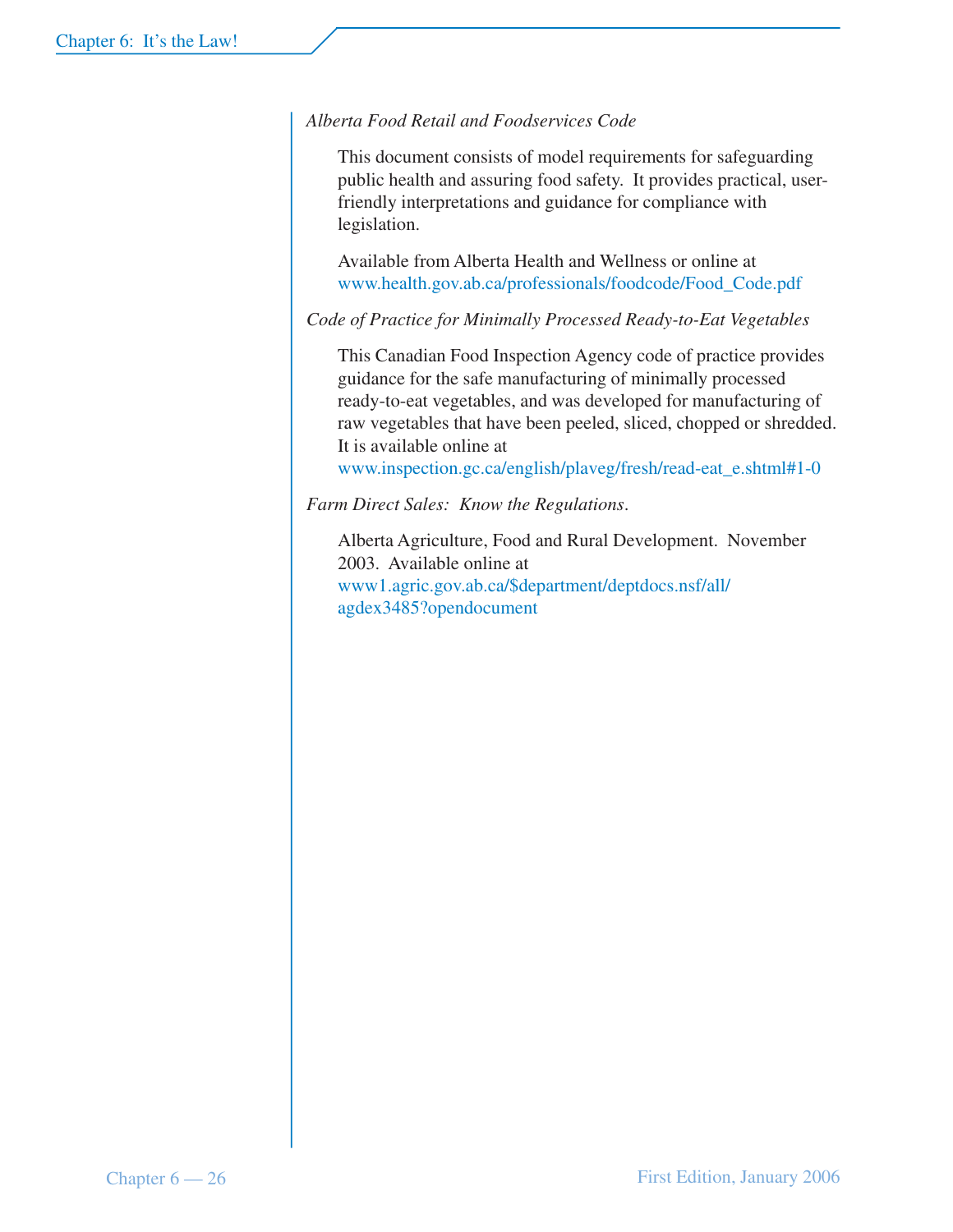

Review the chapter by answering True or False to the following statements.

- 1. The *Canada Agricultural Products Act* outlines the labelling requirements of products such as honey.  $\frac{ }{ }$
- 2. Inspectors from the regional health authorities and Alberta Agriculture, Food and Rural Development enforce federal legislation.
- 3. Food products sold at Alberta Approved Farmers' Markets are exempt from the *Food and Drugs Act* and the *Consumer Packaging and Labelling Act* and regulations. \_\_\_\_\_\_\_\_\_\_
- 4. When you are selling processed food products from your farm store, to retail or restaurants or at a craft show, you must obtain a food establishment permit. \_\_\_\_\_\_\_\_\_\_
- 5. Each regional health authority can establish requirements over and above those set out in the Food and Food Establishments Regulation.
- 6. It is the responsibility of the farmers' market manager to ensure that the market has its food establishment permit renewed on an annual basis.